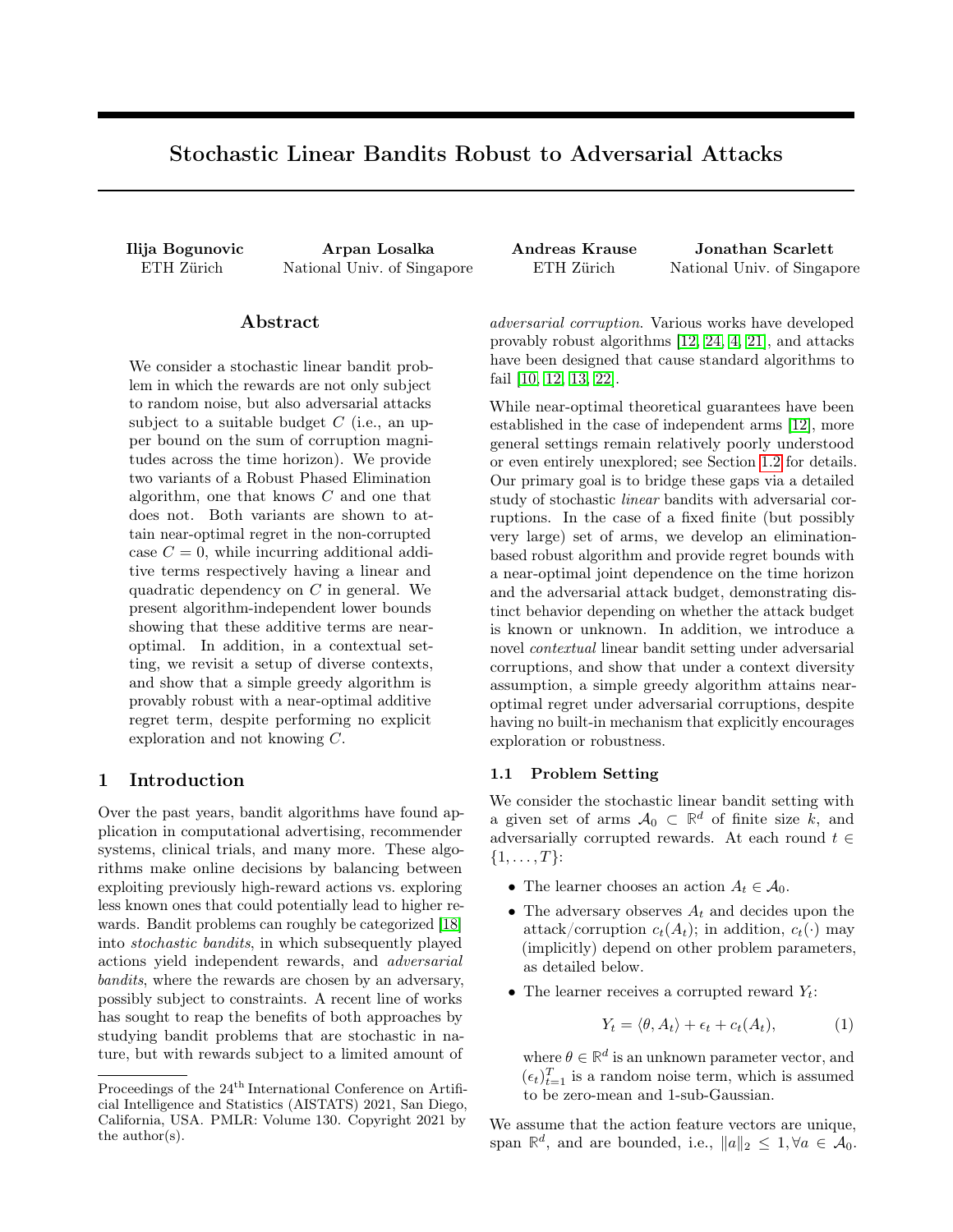We similarly make the standard assumption  $\|\theta\|_2 \leq 1$ , which implies that  $|\langle \theta, a \rangle| \leq 1, \forall a \in \mathcal{A}_0$ .

We consider an adversary/attacker that has complete knowledge of the problem – it knows both  $\mathcal{A}_0$  and  $\theta$ , and observes both the precise arm pulled and the noise realization  $\epsilon_t$  before choosing its attack. The total *attack* budget of the adversary is given by  $\sum_{t=1}^{T} |c_t(A_t)| \leq C$ . We will consider both the cases that  $C$  is known and unknown to the learner.

The goal of the learner is to minimize the cumulative regret, defined as

<span id="page-1-2"></span>
$$
R_T = \sum_{t=1}^T \max_{a \in \mathcal{A}_0} \langle \theta, a - A_t \rangle.
$$
 (2)

Broadly speaking, we say that an algorithm that attains low regret (e.g., sublinear scaling  $R_T = o(T)$ ) is corruption-tolerant or robust to adversarial attacks.

As noted in [\[24\]](#page-8-2), one could alternatively count the corruption as being part of the reward and define regret with the corruption included. Both notions are of interest depending on the application (e.g., depending on whether a fake ad click is considered beneficial or not). The two notions differ by at most  $O(C)$ , whereas our upper bounds will contain at least an  $O(C \log T)$ term. In addition, in the multi-armed bandit setting,  $\Omega(C)$  lower bounds were shown for both notions in [\[24\]](#page-8-2).

#### <span id="page-1-0"></span>1.2 Related Work

Recent surveys on bandit algorithms can be found in [\[18,](#page-8-0) [28\]](#page-9-0); here we focus on the most relevant works considering *stochastic* settings with adversarial corruptions and bandit attacks.

Adversarial attacks on standard bandit algorithms (e.g., UCB,  $\epsilon$ -greedy, and Thompson sampling) were introduced for the case of independent arms (i.e., a classical multi-armed bandit setting) in [\[13,](#page-8-6) [22,](#page-8-7) [23\]](#page-8-8), and for linear bandits in [\[10\]](#page-8-5). We will use the latter in our experiments to test robustness of the proposed algorithms, along with other heuristic attacks.

In the case of independent arms, Lykouris et al. [\[24\]](#page-8-2) show that a simple elimination algorithm with enlarged confidence bounds is robust and near-optimal when the attack budget  $C$  is known. For unknown  $C$ , randomized algorithm is given whose regret bound roughly amounts to scaling the uncorrupted regret by  $C$ , i.e., multiplicative dependence. Subsequently, Gupta et al. [\[12\]](#page-8-1) gave an improved algorithm whose regret is near-optimal, with an additive dependence on C.

Bogunovic et al. [\[4\]](#page-8-3) consider corruption-tolerant bandits for functions with a bounded RKHS norm, which includes linear bandits as a special case. The algorithm

of [\[4\]](#page-8-3) is based on that of [\[24\]](#page-8-2), and has analogous guarantees. However, even in the case of known  $C$ , the best dependence obtained is multiplicative; the possibility of additive dependence was left as an open problem, which we resolve in this work in the linear case.

Li *et al.* [\[21\]](#page-8-4) also study stochastic linear bandits with adversarial corruptions. A distinction in [\[21\]](#page-8-4) is that the regret bounds are instance-dependent, relying on positive gaps between the function values at corner points of the polyhedral domain. These results are distinct from the *instance-independent* bounds with a finite number of arms that we seek in this paper, and neither can be deduced from the other; see [\[4,](#page-8-3) App. K] for further discussion, as well as Remark [1](#page-1-1) below.

It is worth noting that the above-mentioned works [\[24,](#page-8-2) [12,](#page-8-1) [4,](#page-8-3) [21\]](#page-8-4) consider a weaker adversary that cannot observe the current action, and this has often also been assumed when designing efficient bandit attacks [\[13,](#page-8-6) [22\]](#page-8-7). Our more powerful adversary has also been considered previously (e.g., see [\[22,](#page-8-7) Fig. 2]), and naturally, any given upper bound on regret is stronger the more powerful of an adversary it applies to.

In Appendix [F,](#page-22-0) we discuss further existing works that are less directly related to ours compared to those above, including distinct adversarial settings (e.g., handled by the EXP2 and EXP3 algorithms), "best of both worlds" results for stochastic and adversarial bandits, model mismatch and misspecification, and fractional/Huberlike contamination models.

<span id="page-1-1"></span>Remark 1. Returning to the results in [\[21\]](#page-8-4), one may note that instance-dependent bounds can potentially be transferred to instance-independent bounds. However, we show in Appendix [G](#page-24-0) that doing this for the results in [\[21\]](#page-8-4) would at best lead to  $R_T = O(T^{2/3} + \sqrt{CT}),$ which is strictly higher than than our analogous result (Theorem [2\)](#page-3-0) whenever  $C = o(T^{1/3})$ . This is despite the fact that we are considering a stronger adversary. However, it should be kept in mind that the domains adopted are different (polyhedral vs. finite), posing another hurdle that would need to be overcome to transfer results from one setting to the other.

#### 1.3 Contributions

Our main contributions are as follows:

• For known  $C$ , we present a Robust Phased Elimination algorithm, and show that it recovers a near-optimal regret bound when  $C = 0$ , while incurring an additive  $O(d^{3/2}C \log T)$  term (up to  $log log(dT)$  factors) more generally. A standard lower bound argument [\[24\]](#page-8-2) shows that  $\Omega(C)$  dependence is unavoidable, thus certifying the upper bound as being optimal up to logarithmic factors when  $d = O(1)$  (the precise d dependence is not a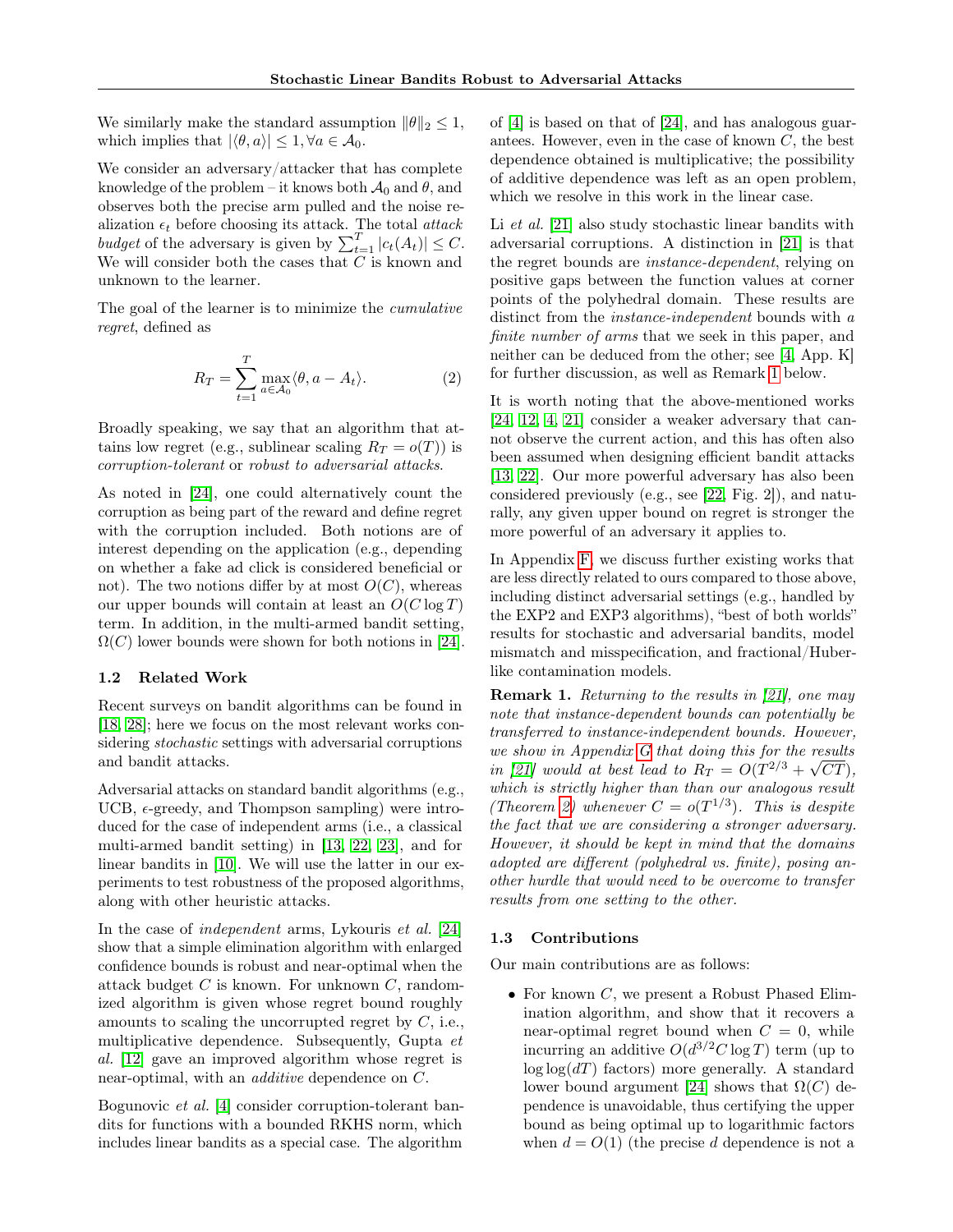main focus of our work).

- For unknown  $C$ , we modify our algorithm to gradually decrease its confidence bound enlargement term over time, and show that we only pay a further  $O(C^2)$  term compared to the known C case. While this limits the regime of sublinear regret to  $C = o(\sqrt{T})$  (in contrast with  $C = o(T)$ ) when  $C$  is known), we additionally provide a novel algorithm-independent lower bound showing that this is unavoidable for any algorithm that achieves a near-optimal non-corrupted  $(C = 0)$  bound. Thus, we prove a fundamental difficulty in being robust against our strong adversary when C is unknown, and demonstrate a fundamental gap between the known C and unknown C settings.
- We introduce a linear contextual problem with adversarial attacks, and show that under the model of diverse contexts from [\[14\]](#page-8-9), the greedy algorithm not only attains near-optimal regret in the uncorrupted setting (as shown in [\[14\]](#page-8-9)), but is also robust to adversarial attacks.

## <span id="page-2-5"></span>2 Algorithm and Regret Bounds

We present our Robust Phased Elimination algorithm in Algorithm [1,](#page-3-1) which builds on non-robust elimination algorithms [\[18,](#page-8-0) [19,](#page-8-10) [30\]](#page-9-1), with some important differences outlined in Remark [3](#page-2-0) below. The known C vs. unknown C variants only differ on Line [1.](#page-3-1) The algorithm runs in epochs of exponentially increasing length and maintains a set of potentially optimal actions. In every epoch, the following steps are performed: (i) compute a nearoptimal experimental design over a set of potentially optimal actions, and play each action from this subset in proportion to the computed design (Lines 2-4); (ii) compute an estimate of  $\theta$ , and use it to eliminate actions that appear suboptimal (Lines 5-6). We proceed by describing these steps in more detail.

Action selection. To introduce the action selection procedure, consider the problem of finding a probability distribution  $\zeta : \mathcal{A} \to [0, 1]$  that solves the following:

<span id="page-2-1"></span>minimize<sub>$$
\zeta
$$</sub> max <sub>$a \in \mathcal{A}$</sub>  || $a||_{\Gamma(\zeta)^{-1}}$  s.t.  $\sum_{a \in \mathcal{A}} \zeta(a) = 1,$  (3)

where  $\Gamma(\zeta) = \sum_{a \in \mathcal{A}} \zeta(a) a a^T$ , and  $||a||_M =$  $a^T Ma.$ A classical result from [\[16\]](#page-8-11) states that the optimal solution  $\zeta^*$  exists, and achieves  $\max_{a \in \mathcal{A}} ||a||^2_{\Gamma(\zeta^*)^{-1}} = d$ with  $|\text{supp}(\zeta^*)| \leq \frac{d(d+1)}{2}$ . For our purposes, however, it suffices to solve the problem in [\(3\)](#page-2-1) only near-optimally. As noted in [\[19\]](#page-8-10), there exists a near-optimal design of smaller support than  $d(d+1)/2$ . In particular, if A spans  $\mathbb{R}^d$ ,<sup>[1](#page-2-2)</sup> then we can *efficiently* compute  $\zeta : A \rightarrow$ 

[0, 1] such that

<span id="page-2-4"></span>
$$
\max_{a \in \mathcal{A}} ||a||_{\Gamma(\zeta)^{-1}}^2 \le 2d, \quad |\text{supp}(\zeta)| \le 4d(\log \log d + 18)
$$
\n(4)

This follows from [\[29,](#page-9-2) Proposition 3.17], who provide a polynomial-time Frank-Wolfe algorithm.

Hence, in every epoch  $h$ , the algorithm recomputes a near-optimal design from [\(4\)](#page-2-4) over a subset of the actions that are still potentially optimal, i.e.,  $A_h$ . It then plays each action from this subset in proportion to the computed design, but it also makes sure that every arm in its support is played at least some minimal number of times  $\lceil \nu m_h \rceil$ , where  $\nu$  is an input truncation parameter to be chosen below, and  $m_h$  is an exponentially increasing parameter with respect to the epoch length.

Parameter estimation and arm elimination. Consider the estimator given in [\(6\)](#page-3-2). This estimator only depends on the observations received in the current epoch, and hence, it is not affected by attacks suffered during previous epochs. However, it can still be biased due to the adversarial attacks suffered in the current epoch, and we need to account for this bias. In Lemma [4](#page-12-0) (Appendix [A\)](#page-10-0), for any of the remaining potentially optimal actions, we bound the difference of the true mean reward and estimated one, and show that this error grows linearly with the total attack budget C. Hence, the algorithm makes use of the enlarged confidence bounds in [\(8\)](#page-3-3) to retain potentially optimal arms. Moreover, we show that when C is known, our estimator is guaranteed to have sufficient accuracy so that the optimal arm is always retained in [\(8\)](#page-3-3) with high probability. For unknown  $C$ , this is not always the case, but we can control the level of suboptimality of the arms that are retained.

The estimator of  $\theta$  is robust due to the fact that it averages the rewards corresponding to the same played action, reducing the effect of the attack. Intuitively, actions that have higher importance according to the found near-optimal design are played more times than others. Consequently, it is harder for the adversary to corrupt them as it needs to use more of the attack budget. In addition, due to the introduced truncation, the algorithm plays each arm in the support of the computed design a fixed minimum number of times.

<span id="page-2-3"></span>Remark 2. The following observations from [\[19\]](#page-8-10) are useful:  $(i)$  While  $(4)$  is stated assuming the arms span  $\mathbb{R}^d$ , we can simply work in the lower-dimensional subspace otherwise (e.g., when  $k < d$ ); (ii) We can extend the algorithm and its analysis to infinite-arm settings using a covering argument.

<span id="page-2-0"></span>Remark 3. Phased elimination algorithms (without robustness to adversarial attacks) have previously been considered in various settings, including the standard setting [\[18,](#page-8-0) Ch. 22], misspecified setting [\[19\]](#page-8-10), and graph

<span id="page-2-2"></span><sup>&</sup>lt;sup>1</sup>See Remark [2](#page-2-3) below for the general case.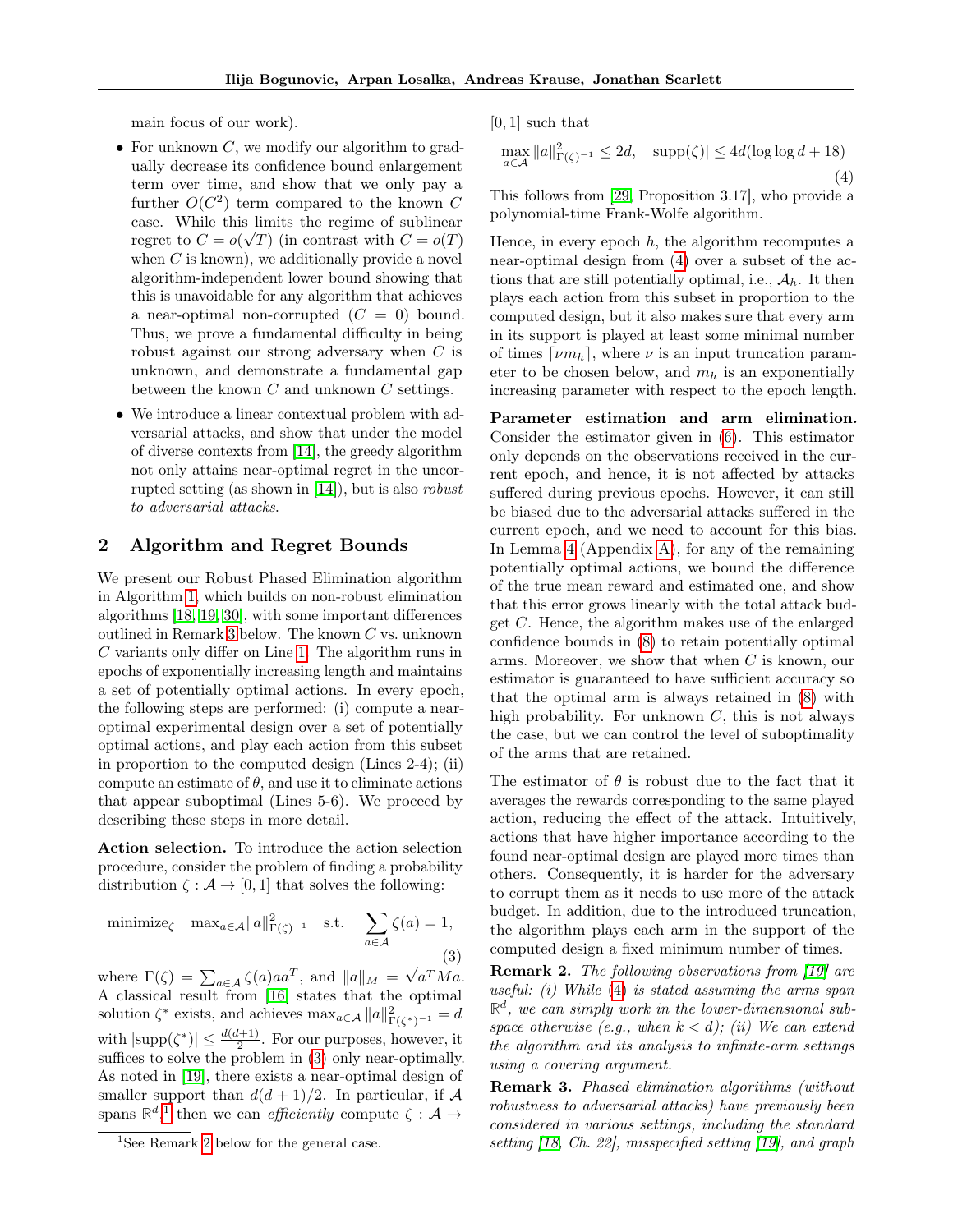<span id="page-3-1"></span>Algorithm 1 Robust Phased Elimination

- **Require:** Actions  $A_0 \subset \mathbb{R}^d$ , confidence  $\delta \in (0,1)$ , truncation parameter  $\nu \in (0,1)$ , time horizon T
- 1: Initialize<sup>[2](#page-3-4)</sup>  $m_0 = 4d(\log \log d + 18)$ , and for each  $h \in$  $\{0, 1, \ldots, \log_2 T - 1\}$ , set  $\hat{C}_h = C$  for known C, or  $\hat{C}_h = \min\{\frac{\sqrt{T}}{m_0 \log_2 T}, m_0\}$ √  $\overline{d}2^{\log_2 T - h} \}$  for unknown C. Initialize  $h = 0$ .
- 2: Compute design  $\zeta_h : A_h \to [0,1]$  such that

<span id="page-3-8"></span>
$$
\max_{a \in \mathcal{A}_h} \|a\|_{\Gamma(\zeta_h)^{-1}}^2 \le 2d, \text{ and } |\text{supp}(\zeta_h)| \le m_0. \tag{5}
$$

- 3: Set  $u_h(a) = 0$  if  $\zeta_h(a) = 0$ , and  $u_h(a) =$  $\lceil m_h \max\{\zeta_h(a), \nu\}\rceil$  otherwise.
- 4: Take each action  $a \in A_h$  exactly  $u_h(a)$  times with corresponding features  $(A_t)_{t=1}^{u_h}$  and rewards  $(Y_t)_{t=1}^{u_h}$  (implicitly depending on h), where  $u_h =$  $\sum_{a\in\mathcal{A}_h}u_h(a).$
- 5: Estimate the parameter vector  $\theta_h$ :

$$
\hat{\theta}_h = \Gamma_h^{-1} \sum_{t=1}^{u_h} A_t u_h (A_t)^{-1} \sum_{s \in \mathcal{T}(A_t)} Y_s, \qquad (6)
$$

$$
\Gamma_h = \sum_{a \in \mathcal{A}_h} u_h(a) a a^T, \tag{7}
$$

where  $\mathcal{T}(a) = \{s \in \{1, \ldots, u_h\} : A_s = a\}$  is the set of times at which arm a is played.

6: Update the active set of arms:

$$
\mathcal{A}_{h+1} \leftarrow \left\{ a \in \mathcal{A}_h : \max_{a' \in \mathcal{A}_h} \langle \hat{\theta}_h, a' - a \rangle \right\}
$$

$$
\leq 2 \sqrt{\frac{4d}{m_h} \log\left(\frac{1}{\delta}\right)} + \frac{2\hat{C}_h}{m_h \nu} \sqrt{4d(1 + \nu m_0)} \right\}.
$$
 (8)

7: Set  $m_{h+1} \leftarrow 2m_h$ ,  $h \leftarrow h+1$  and return to step 2 (terminating after  $T$  total arm pulls).

bandits [\[30\]](#page-9-1). Among these, our algorithm is most similar to  $[19]$ , but has several important differences:  $(i)$ We use a different and more robust estimator of  $\theta$ ; (ii) The confidence bounds are enlarged in terms of  $\hat{C}_h$  to account for adversarial corruptions; (iii) The truncation parameter is introduced to ensure that each arm is pulled enough; (iv) In the unknown  $C$  case, we need to carefully choose the sequence  $\hat{C}_h$  to trade off robustness against aggressiveness in eliminating suboptimal arms;  $(v)$  In contrast to the vast majority of existing elimination algorithms, the optimal arm may be eliminated in the unknown  $C$  setting (i.e., the confidence bounds may not be "valid"), but this only occurs when the best remaining arm is still good enough to control the regret.

#### 2.1 Upper Bounds on Regret

We first provide a regret bound for the known  $C$  case, proved in Appendix [A.](#page-10-0)

<span id="page-3-5"></span>**Theorem 1.** For any attack budget  $C \geq 0$ , with probability at least  $1 - \delta$ , the Robust Phased Elimination algorithm with known C and truncation parameter  $\nu = \frac{1}{4d(\log \log d + 18)}$  satisfies

$$
R_T = \tilde{O}\left(\sqrt{dT \log\left(\frac{k}{\delta}\right)} + C d^{3/2} \log T\right),\tag{9}
$$

where the notation  $\tilde{O}(\cdot)$  hides  $\log \log(dT)$  factors.

When  $C = 0$ , we recover the scaling of [\[18,](#page-8-0) Thm. 22.1], which is near-optimal in light of known lower bounds [\[8\]](#page-8-12). In Section [2.2,](#page-4-0) we will argue that the second term is also near-optimal.

<span id="page-3-7"></span><span id="page-3-2"></span>Next, we consider the case that the total attack budget  $C$  is unknown to the learner. We start by discussing the choice of  $\hat{C}_h$  in Algorithm [1.](#page-3-1) Let H be the number of epochs, and note that  $H = \log_2 T$  be a deterministic upper bound on  $H$  (see Appendix [A.2](#page-12-1) for a short proof). Then, the choice in Algorithm [1](#page-3-1) can be rewritten as Then, the enoted in  $\chi_{\text{Hg}}$ <br>  $\hat{C}_h = \min\{\frac{\sqrt{T}}{m_0 \log_2 T}, m_0\}$ ¦∪¦  $\overline{d}2^{\tilde{H}-h}$ . Observe that the epochs' lengths  $u_h$  and corruption thresholds  $\hat{C}_h$  are exponentially increasing and decreasing, respectively. It follows that the algorithm is more cautious in early epochs (i.e., uses larger thresholds). Our second main result stated is as follows, and proved in Appendix [A.](#page-10-0)

<span id="page-3-3"></span><span id="page-3-0"></span>**Theorem 2.** For any  $C \n\leq \frac{\sqrt{T}}{4d(\log\log d+18)\log T}$ , with probability at least  $1-\delta$ , the Robust Phased Elimination algorithm with unknown C and truncation parameter  $\nu = \frac{1}{4d(\log \log d + 18)}$  satisfies

<span id="page-3-6"></span>
$$
R_T = \tilde{O}\left(\sqrt{dT \log\left(\frac{k}{\delta}\right)} + C d^{3/2} \log T + C^2\right).
$$
 (10)

This result matches that of Theorem [1,](#page-3-5) but with an additional penalty of  $C^2$ . In fact, due to this penalty, additional penalty of C<sup>2</sup>. In fact, due to this penalty,<br>the regret bound [\(10\)](#page-3-6) trivially holds when  $C = \Omega(\sqrt{T})$ , because we have  $R_T \leq 2T$  due to our assumption of bounded rewards. If  $d = \omega(1)$ , then there still remains the regime where  $\frac{\sqrt{T}}{(d \log \log d) \log T} \ll C \ll$ √  $\, T, \,$ but in any case, one can slightly increase the final term and state that  $R_T = \tilde{O}(\sqrt{dT \log(\frac{k}{\delta})} + C d^{3/2} \log T +$  $C^2 d^2 (\log T)^2$  for arbitrary C.

At this stage, observing that our regret bound is not At this stage, observing that our regret bound is not sublinear in T when  $C = \Omega(\sqrt{T})$ , the natural question arises as to whether attaining such a goal is impossible for all robust bandit algorithms. In the following subsection, we use an algorithm-independent lower bound to

<span id="page-3-4"></span><sup>&</sup>lt;sup>2</sup>When  $d = 1$ , we have log log  $d = -\infty$ , but the results hold with  $\log \log d$  replaced by  $\log(1 + \log d)$ .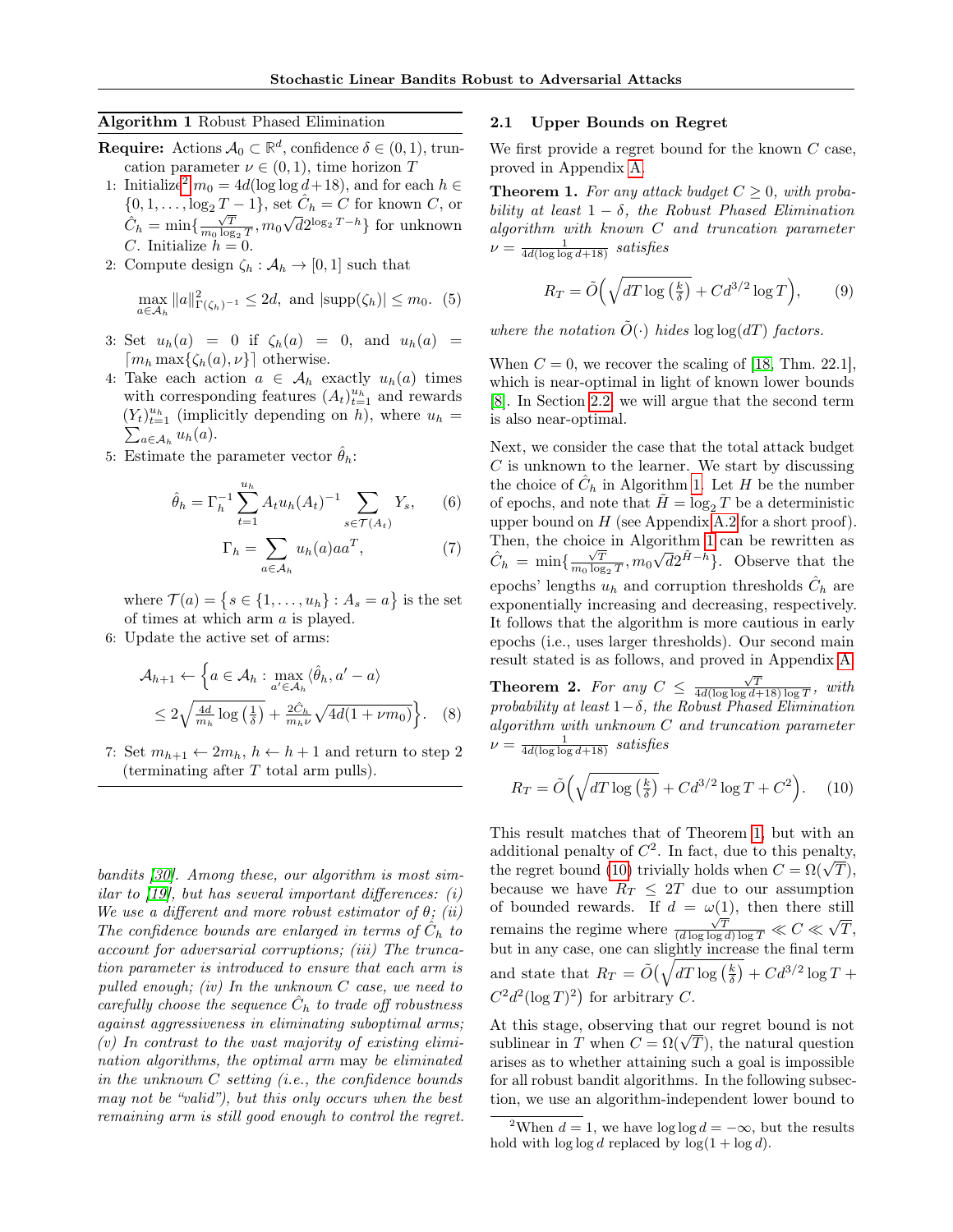provide a partial answer to this question; specifically, such a goal is indeed impossible (up to logarithmic factors) whenever the algorithm is required to have order-optimal regret in the uncorrupted  $(C = 0)$  case.

## <span id="page-4-0"></span>2.2 Algorithm-Independent Lower Bounds on Regret

Using the same reasoning as the standard multi-armed bandit setting [\[24\]](#page-8-2), it is straightforward to see that  $\Omega(C)$  regret is unavoidable: The adversary can simply shift all rewards to zero for the first C rounds, and the learner cannot do better than random guessing. For completeness, this argument is given in more detail in Appendix [C.](#page-19-0) This argument holds even when C is known, and thus, we see that the second term in Theorem [1](#page-3-5) is optimal up to at most an  $O(\log T)$  factor for fixed d. We expect that an improvement on the  $d^{3/2}$ dependence may be possible, but the following result, proved in Appendix [C,](#page-19-0) shows that at least  $\Omega(Cd)$  is unavoidable.

<span id="page-4-3"></span>Theorem 3. For any dimension d, there exists an instance with  $k = d$  such that any algorithm (even with knowledge of C) must incur  $\Omega(Cd)$  regret with probability at least  $\frac{1}{2}$ .

Next, we provide another lower bound that will allow us to show a sense in which the  $C^2$  term appearing Theorem [2](#page-3-0) cannot be significantly improved.

<span id="page-4-1"></span>**Theorem 4.** For  $d = 2$  and  $k = 2$ , for any algorithm that guarantees  $R_T \leq \bar{R}_T^{(0)}$  with probability at least  $1-\delta$ for a given uncorrupted regret bound  $\bar{R}^{(0)}_T\leq \frac{T}{16}$  when  $C = 0$ , there exists an instance in which  $R_T = \Omega(T)$ with probability at least  $1 - \delta$  when  $C = 2 \bar{R}_T^{(0)}$  $T^{(0)}$ .

The proof is given in Appendix [C.](#page-19-0) While we focus on the simplest case  $d = k = 2$ , the proof can also be adapted to more general choices.

Discussion. Consider the general goal of attaining a regret upper bound of the form

$$
R_T \le \bar{R}_T^{(0)} + f(C) \log T,\tag{11}
$$

for some  $f(.)$  satisfying  $f(0) = 0$ . Here we let the second term contain a  $\log T$  factor in accordance with our upper bounds, but the following discussion still applies with only minor modifications when the  $\log T$ factor is changed to  $poly(\log T)$  or similar.

At first glance, it appears that  $f(C)$  should ideally be linear in C, and  $\bar{R}_T^{(0)}$  $T(T$  should ideally be an orderoptimal regret bound for the non-corrupted setting. However, Theorem [4](#page-4-1) shows that we cannot have both terms exhibiting their "ideal" behavior simultaneously. To see this, note that the ideal uncorrupted regret bound behaves as  $\bar{R}_T^{(0)} = \tilde{\Theta}(\sqrt{2\pi})$ T) (for fixed  $d, k$ , and

δ) [\[8,](#page-8-12) [18\]](#page-8-0). Then, to be consistent with Theorem [4,](#page-4-1) we *o*) [8, 18]. Then, to be consistent with Theorem 4, we require  $f(C) \log T = \tilde{\Omega}(T)$  for  $C = \Theta(\sqrt{T})$ , and hence  $f(C) = \tilde{\Omega} \left( \frac{C^2}{\log d} \right)$  $\frac{C^2}{\log C}\Big).$ 

On the other hand, it may be possible remove the  $C^2$ term from  $f(C)$  (i.e., improve robustness), and to attain term from  $f(C)$  (i.e., improve robustness), and to attain<br>sublinear regret for certain cases with  $C = \Omega(\sqrt{T})$ , if one is willing to pay the price of a worse uncorrupted regret bound. This idea is left for future work.

#### 2.3 Summary of Upper vs. Lower Bounds

We conclude this section with a short summary of how the upper and lower bounds compare in various scaling regimes of C and T, when the other parameters  $(d, k, \delta)$ are held fixed:

- When C is known, the optimal regret is between When C is known, the optimal regret is between<br> $\Omega(\sqrt{dT}+C)$  and  $\widetilde{O}(\sqrt{dT}+C \log T)$  for any  $C \leq T$ ;
- For  $C = O(\frac{T^{1/4}}{\log T})$  $\frac{T^{1/4}}{\log T}$ , the optimal regret scales as For  $C = C(\log T)$ , the opening regret is:<br> $\tilde{\Theta}(\sqrt{dT})$  for both known and unknown C;
- For  $C = \Omega(\frac{\sqrt{T}}{\log T})$ , we do not provide any sublinear regret bound for when  $C$  is unknown, but Theorem [4](#page-4-1) shows that, in fact, such a bound cannot be 4 shows that, in fact, such a bound cannot be<br>expected for  $C = \Omega(\sqrt{T})$  unless the uncorrupted regret increases significantly.
- For  $C$  in between the previous two dot points (e.g.,  $C = \Theta(T^a)$  with  $\frac{1}{4} < a < \frac{1}{2}$ , our upper bound for unknown  $C$  exhibits strictly higher scaling than the uncorrupted regret (due to the  $C^2$  term), and it remains open as to what extent this is unavoidable.

## <span id="page-4-2"></span>3 Greedy Algorithm in the Contextual Setting

In this section, we consider a k-arm linear contextual bandit problem with a single unknown d-dimensional parameter vector  $\theta \in \mathbb{R}^d$  (e.g., see [\[14\]](#page-8-9)). In each round t, contexts  $a_{1,t}, \ldots, a_{k,t}$  are presented to the learner, each in  $\mathbb{R}^d$  and associated to one action. The learner then chooses an action indexed by  $I_t \in \{1, \ldots, k\}$  and observes the corrupted reward

$$
Y_t = \langle \theta, a_{I_t, t} \rangle + \epsilon_t + c_t(a_{I_t, t}), \tag{12}
$$

where the same assumptions from Section [1.1](#page-0-0) hold for both  $(\epsilon_t)_{t=1}^T$  and  $c_t(\cdot)$  (with attack budget C), and  $\|\theta\|_2 \leq 1$ . Similar to [\(2\)](#page-1-2), the cumulative regret is  $R_T = \sum_{t=1}^T \max_{i \in \{1,...,k\}} \langle \theta, a_{i,t} - a_{I_t,t} \rangle.$ 

In general, the introduction of contexts may significantly complicate the problem, with algorithms such as the one in Section [2](#page-2-5) being difficult to extend, particularly with unknown  $C$ . However, perhaps surprisingly, a line of recent works has demonstrated that simple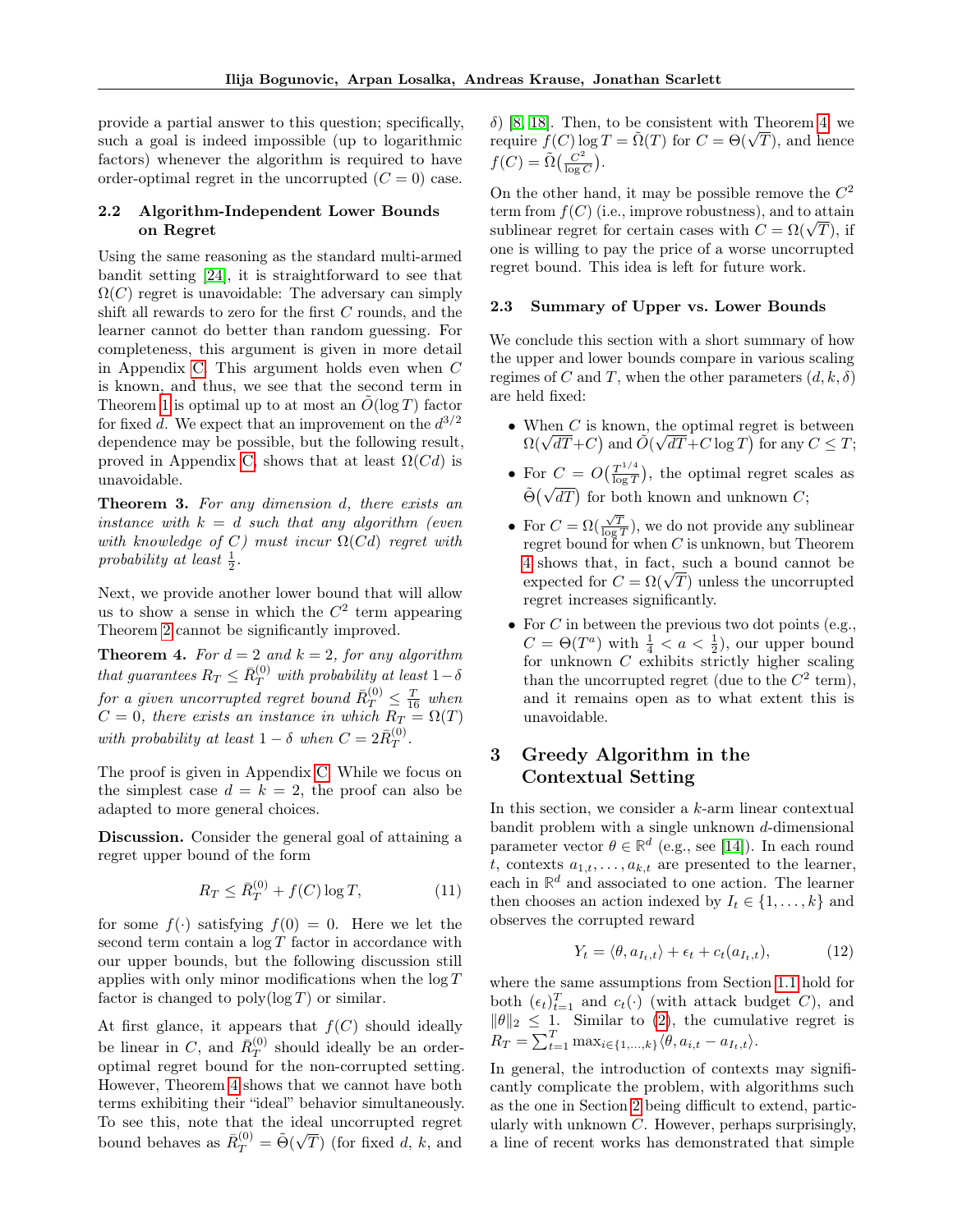exploration-free greedy methods can provably work well (in the non-corrupted setting) under mildassumptions on the contexts. These assumptions amount to kinds of context diversity [\[3,](#page-8-13) [14,](#page-8-9) [26\]](#page-9-3) ensuring that the collected samples are sufficiently informative for learning  $\theta$  accurately.

Most related to this paper is [\[14\]](#page-8-9), who analyze the greedy algorithm in the case that arbitrary context vectors undergo small random perturbations. Motivated by these results, we investigate the performance of the greedy algorithm under the same assumption on the contexts, but with the addition of adversarial attacks. Our main finding is that the context diversity assumption not only removes the need for explicit exploration [\[14\]](#page-8-9), but also automatically inherits near-optimal robustness to adversarial attacks, with no need to know the attack budget C.

Context generation. In more detail, the setup of [\[14\]](#page-8-9) is introduced as follows: An arbitrary tuple  $\mu_{1,t}, \ldots, \mu_{K,t}$  of mean context vectors is given (possibly selected by an adaptive adversary based on the history of contexts, actions, and rewards), such that  $\|\mu_{i,t}\|_2 \leq 1$ for all  $i, t$ . For every available action, the context vector is then generated as  $a_{i,t} = \mu_{i,t} + \xi_{i,t}$ , where the random perturbation vectors  $\xi_{i,t}$  are drawn independently from some zero-mean distributions  $D_{1,t}, \ldots, D_{K,t}$ . We consider perturbations that are  $(r, \delta)$ -bounded for some  $r \leq 1$  according to the following definition [\[14\]](#page-8-9):

$$
\mathbb{P}[\|\xi_{i,t}\|_{\infty} \le r \text{ for all arms } i \text{ and rounds } t] \ge 1 - \delta.
$$
\n(13)

As outlined above, we are interested in the diversity of samples collected by the greedy algorithm (defined below). The main idea is that the observed contexts should cover all directions in order to enable good estimation of the latent vector  $\theta$ . Consequently, we make use of the notion of diversity from [\[14\]](#page-8-9), which takes into account that the learner observes rewards for contexts that are selected greedily and thus only observes a conditional distribution of contexts. Specifically, fol-lowing [\[14\]](#page-8-9), a distribution D is called  $(r, \lambda_0)$ -diverse with parameters  $r > 0$  and  $\lambda_0 > 0$  if, for  $a = \mu + \xi$ with  $\xi \sim D$  and any  $\mu \in \mathbb{R}^d$ , it holds for all  $\hat{\theta} \in \mathbb{R}^d$  and  $\hat{b} \in \mathbb{R}$  satisfying  $\hat{b} \leq r \|\hat{\theta}\|_2$  that

<span id="page-5-4"></span>
$$
\lambda_{\min}\Big(\mathbb{E}_{\xi \sim D} \left[ a a^T \middle| \hat{\theta}^T \xi \ge \hat{b} \right] \Big) \ge \lambda_0. \tag{14}
$$

The overall perturbations are  $(r, \lambda_0)$ -diverse if the distributions  $D_{i,t}$  are  $(r, \lambda_0)$ -diverse for all i and t.

This diversity condition is the main component in [\[14\]](#page-8-9) for proving that the minimum eigenvalue of the empirical covariance matrix  $\lambda_{\min}(\sum_{\tau=1}^{t} a_{I_{\tau},\tau} a_{I_{\tau},\tau}^T)$  grows linearly with  $t$ . In Lemma [6](#page-17-0) (Appendix [B\)](#page-17-1), we demonstrate that this is the main quantity that has an impact on the accuracy of the estimator of  $\theta$ , and in turn, on the regret bounds in the corrupted setting.

Greedy algorithm. In round  $t$ , the greedy algorithm (see Algorithm [2\)](#page-17-2) receives a set of contexts  ${a_{1,t}, \ldots, a_{k,t}}$ , and chooses the best action according to the least squares estimate of  $\theta$ :

<span id="page-5-2"></span>
$$
I_t = \underset{i \in \{1, \dots, K\}}{\arg \max} \langle \hat{\theta}_t, a_{i,t} \rangle,
$$
\n(15)

$$
\hat{\theta}_t = \underset{\theta'}{\arg \min} \sum_{\tau=1}^{t-1} (\langle \theta', a_{I_\tau, \tau} \rangle - Y_\tau)^2.
$$
 (16)

Our regret bound for this setup is stated as follows, and proved in Appendix [B.](#page-17-1)

<span id="page-5-0"></span>**Theorem 5.** Suppose that  $||a_{i,t}||_2 \leq 1$  for all i, t, the random context perturbations are  $(r, 1/T)$ -bounded and  $(r, \lambda_0)$ -diverse with  $r \leq 1$ , the reward noise is 1-sub-Gaussian, and the attack budget is  $C \geq 0$ . Then with probability at least  $1-\delta$ , the greedy algorithm has regret bounded by

$$
R_T = O\left(\frac{1}{\lambda_0} \left(\sqrt{dT \log\left(\frac{dT}{\delta}\right)} + C \log T + \log\left(\frac{dT}{\delta}\right)\right) + \sqrt{\log\left(\frac{k}{\delta}\right)}\right). \tag{17}
$$

Under the mild assumptions  $\delta = e^{-O(dT)}$  and  $\frac{k}{\delta} =$  $e^{O(dT)}$ , this bound simplifies to

<span id="page-5-3"></span>
$$
R_T = O\left(\frac{1}{\lambda_0} \left(\sqrt{dT \log\left(\frac{Td}{\delta}\right)} + C \log T\right)\right). \tag{18}
$$

In addition, when  $C = 0$ , Theorem [5](#page-5-0) reduces to the result of [\[14\]](#page-8-9). The additional  $\frac{1}{\lambda_0} C \log T$  term is essentially optimal when  $\lambda_0 = \Theta(1)$ , since a simple argument from [\[24\]](#page-8-2) gives an  $\Omega(C)$  lower bound (see Appendix [C\)](#page-19-0). In Corollary [1](#page-18-0) (Appendix [B\)](#page-17-1), we specialize Theorem [5](#page-5-0) to the case that the perturbations are Gaussian, i.e., every  $\xi_{i,t}$  is drawn independently from  $\mathcal{N}(0, \eta^2 I)$ , and show that the greedy algorithm has sublinear regret in the low- $\eta$  regime.

Theorem [5](#page-5-0) indicates that the greedy algorithm can be robust despite being extremely simple, having no explicit built-in mechanism for combating robustness, and having no knowledge C. A caveat to this is the  $\frac{1}{\lambda_0}$ dependence, indicating that the regret can increase significantly when the contexts are not sufficiently diverse.

## 4 Experiments

In this section, we evaluate the performance of the algorithms studied in this paper, along with the baselines LinUCB [\[20,](#page-8-14) [18\]](#page-8-0) and Thompson sampling [\[1\]](#page-8-15).[3](#page-5-1)

<span id="page-5-1"></span><sup>3</sup>We use LinUCB as described in [\[18,](#page-8-0) Sec. 19.2] with least-squares regularization parameter  $\lambda = 1$  and confidence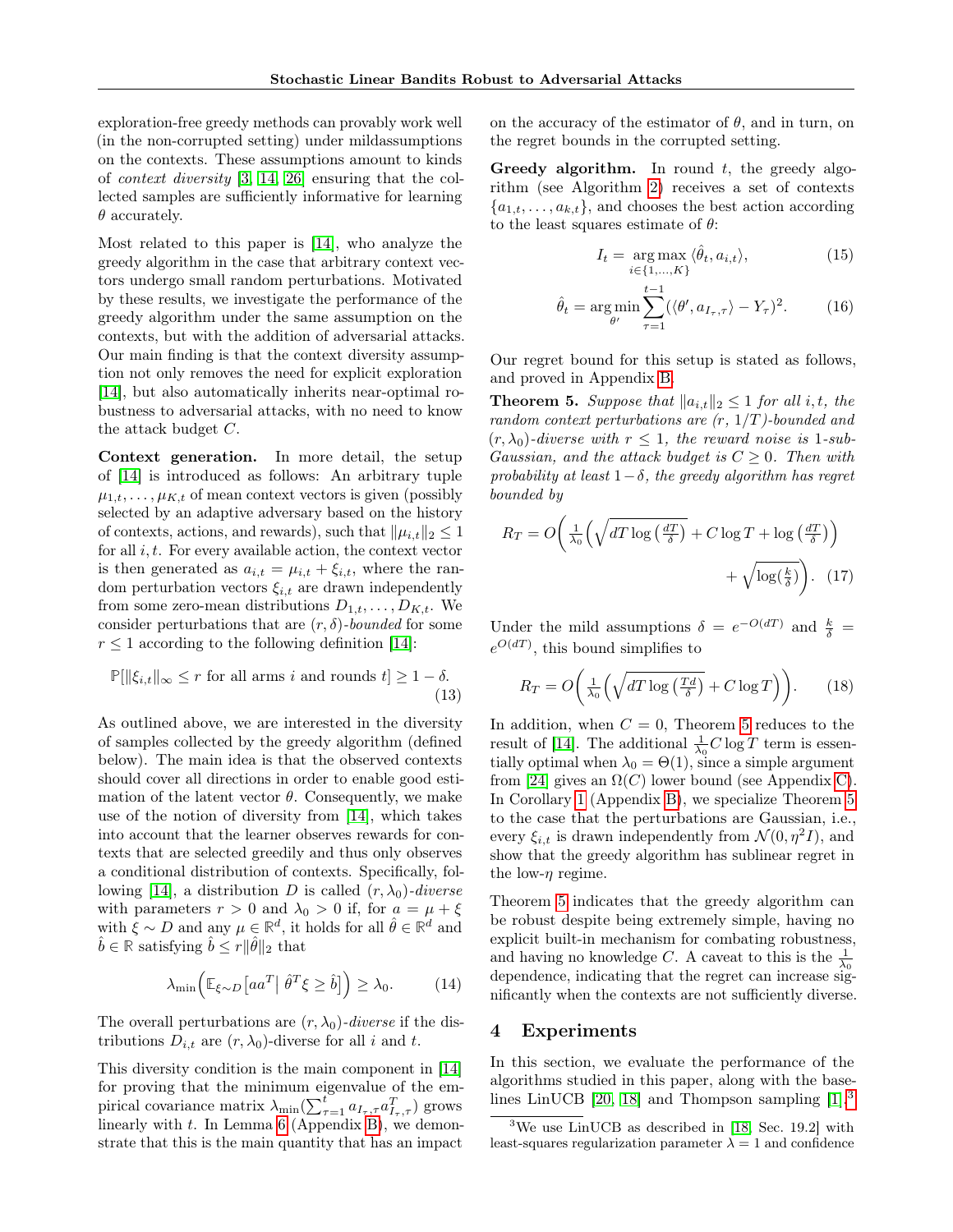<span id="page-6-0"></span>

Figure 1: Contextual synthetic experiment: (Left) Regret at time  $T = 3500$  as a function of C with  $\eta = 0.5$ ; (Middle Two) Regret as a function of time with  $\eta = 0$  and  $\eta = 0.5$ ; (Right) Performance of Greedy at time  $T = 3500$  with  $C = 150$  and varying  $\eta$ .

<span id="page-6-1"></span>

Figure 2: MovieLens experiment: (Left 3) Regret as a function of time with  $C = 150$  for Greedy, LinUCB, and Thompson sampling; (Right) Regret of all algorithms under the Garcelon et al. attack.

We consider both the robust PE algorithm and the contextual greedy algorithm, starting with the latter.

#### <span id="page-6-2"></span>4.1 Choices of Attacks

We consider the following attack algorithms, each depending on a target arm  $a_{\text{target}}$  and/or a target parameter vector  $\theta_{\text{target}}$ . These are briefly outlined as follows, with more details in Appendix [D:](#page-20-0)

- Garcelon et al. attack. This attack is a minor modification of that of [\[10\]](#page-8-5), leaving pulls from  $a<sub>target</sub>$  uncorrupted, while pushing all other rewards down to the minimum value.
- Oracle MAB attack. This attack from [\[13\]](#page-8-6) pushes the reward of any  $a \neq a$ <sub>target</sub> to some margin  $\epsilon_0$  below that of  $a_{\text{target}}$ , or leaves the reward unchanged if such a margin is already met.
- Simple  $\theta$ -based attack. This attack acts in the same way as that of Garcelon *et al.*, but with  $a_{\text{target}}$  always chosen as  $\arg \max_a \langle a, \theta_{\text{target}} \rangle$ . This is equivalent to that of [\[10\]](#page-8-5) in the non-contextual setting, but otherwise may differ due to  $a_{\text{target}}$ varying with time.
- Flip- $\theta$  attack. This attack simply flips the reward from  $\langle \theta, a \rangle$  to  $\langle -\theta, a \rangle$ .

Note that the terminology "oracle" refers to attacks that use knowledge of  $\theta$ , which we assume to be permitted in this paper (the Flip- $\theta$  attack also falls in this category). We set  $a<sub>target</sub>$  to be the first arm, which will have the same effect as choosing any fixed arm (since our arm feature vectors will be generated in a symmetric manner). In addition, we let  $\theta_{\text{target}}$  be uniform on

the unit sphere in the simple  $\theta$ -based attack, and set  $\epsilon_0 = 0.01$  in the Oracle MAB attack.

#### <span id="page-6-3"></span>4.2 Contextual Setting

Synthetic Experiment. In this experiment, we consider the contextual case with contexts having uniform entries and Gaussian perturbations with variance  $\eta^2 > 0$ ; see Appendix [E](#page-21-0) for the full details. We consider  $k = 25$  arms,  $T = 5000$  rounds, and attack budget  $C = 50$ . At each time instant, we plot the cumulative regret averaged over 10 trials, and error bars indicate one standard deviation. In Appendix [E,](#page-21-0) we provide analogous plots and discussion when  $C = 150$ .

In Figure [1](#page-6-0) (Left), we plot the regret of Greedy at  $T = 3500$  as a function of C with  $\eta = 0.5$ . We observe a linear increase, which is in agreement with our theory. Analogous plots for LinUCB, Thompson sampling, and  $\eta \in \{0.2, 0.5\}$  can be found in Appendix [E.](#page-21-0) The middle two plots in Figure [1](#page-6-0) show the regret as a function of time with the two most effective attacks, with  $\eta = 0$ and  $\eta = 0.5$ . We see that the regret curves are still increasing linearly under the Flip- $\theta$  attack by time  $T =$ 5000 when  $\eta = 0$ , whereas they are nearly flat when  $\eta = 0.5$ . While our theory only supports the robustness of Greedy, these experiments suggest that LinUCB and Thompson sampling may also enjoy similar robustness under context diversity. Finally, Figure [1](#page-6-0) (Right) plots the regret of Greedy at  $T = 3500$  as a function of  $\eta$ when  $C = 150$ . We observe that once  $\eta$  moves past a certain level, the performance remains fairly consistent, with a general (but not definitive) trend of decreasing regret. The greatest difference is at  $\eta = 0$ , particularly when the standard deviation is considered.

MovieLens Experiment. We use the MovieLens-

parameter  $\delta = 0.1$ , and Thompson sampling [\[1\]](#page-8-15) uses an i.i.d. Gaussian prior with variance 0.5.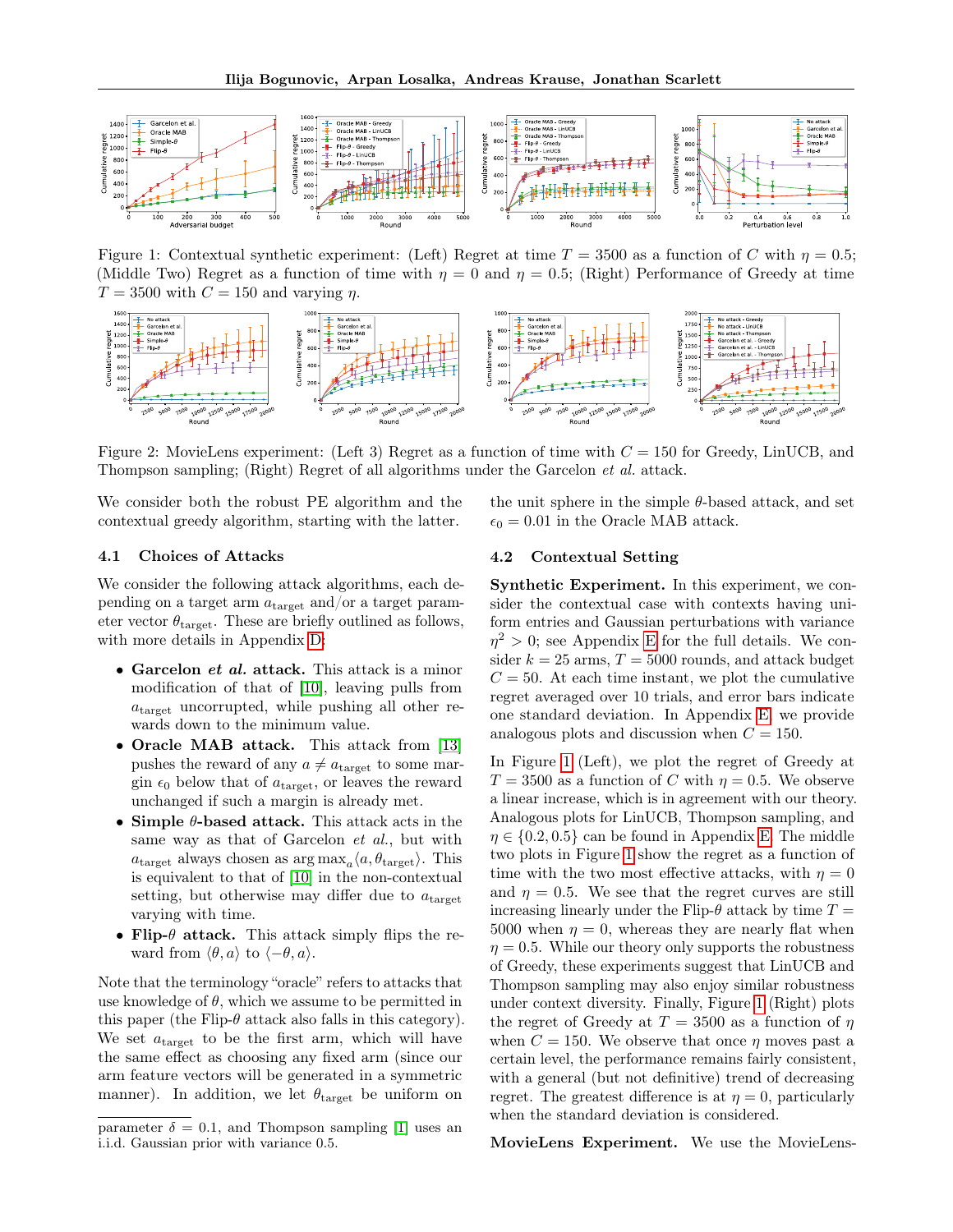<span id="page-7-0"></span>

Figure 3: Non-contextual synthetic experiment with 10 trials: (Left) Average regret as a function of time; (Middle) Worst run among 10; (Right) Second-worst run among 10.

100K dataset in a similar manner to [\[5\]](#page-8-16); see Appendix [E](#page-21-0) for details. In each trial, we select a uniformly random user and treat the 1682 movies as possible contexts. At each time instant,  $k = 30$  of these movies are chosen uniformly at random and presented as the contexts. Hence, a subset of the movie vectors form the contexts, and a fixed user vector forms  $\theta$ . We set  $T = 20000$  and  $C = 150$ , and we plot the regret averaged over 10 trials (each corresponding to a different user).

In Figure [2,](#page-6-1) we plot the regret as a function of time, for Greedy, LinUCB, and Thompson sampling. Despite the lack of explicit context perturbation in this experiment, we see that the algorithms are again able to recover from the attacks, suggesting that the various movies in the data set are sufficiently diverse. On the other hand, we do not claim the attacks here to be optimal, and it is possible that stronger attacks may incur linear regret. In Figure [2](#page-6-1) (Right), we plot all three algorithms under the strongest attack and under no attack. We see that Greedy has very low regret when there is no attack, but has slightly higher regret when attacked.

#### <span id="page-7-1"></span>4.3 Non-Contextual Setting

We now turn to experiments for the robust PE algorithm (Algorithm [1\)](#page-3-1), with some minor practical changes detailed in Appendix [E.](#page-21-0) We use the above synthetic experimental setup with the context perturbations removed (i.e.,  $\eta = 0$ ), and with  $d = 5$ ,  $k = 50$ ,  $T = 40000$ , and  $C = 150$ . For comparison, we also include nonrobust PE, which removes the second term in [\(8\)](#page-3-3).

For LinUCB, Thompson sampling, and non-robust PE, we continue to attack right from the start. However, for robust PE, this is a poor attack strategy, since the algorithm initially uses a very stringent condition for elimination. Instead, following insight from the proof of Theorem [2,](#page-3-0) we start the attack at the first epoch for which  $\hat{C}_h < C$ . We consider the Flip- $\theta$  attack of Section [4.1,](#page-6-2) as well as an additional Top-N attack targeted at eliminating good arms: Whenever any of the top  $N$  remaining arms are pulled, push the reward to  $-1$ . We consider both  $N = 3$  and  $N = 5$ . We focus on the case of unknown C here, and present similar plots for known C in Appendix [E.](#page-21-0)

In Figure [3](#page-7-0) (Left), we see that the average regret of all algorithms is similar by the end of the time horizon; however, an inspection of the error bars reveals that this is not the full story. In particular, the regret of LinUCB and Thompson sampling vary considerably depending on whether the attack was successful or not, whereas robust PE exhibits much lower variation. To highlight this, we plot the regret from the worst and second-worst runs out of 10 (as measured at time T) in Figure [3](#page-7-0) (Middle) and Figure [3](#page-7-0) (Right). In Appendix [E,](#page-21-0) we provide analogous plots in the case of 40 trials, showing the worst 4-out-of-40 runs and observing similar behavior to Figure [3.](#page-7-0)

We see that  $LinUCB$  and Thompson sampling visibly have linear regret, whereas the regret of robust PE flattens out by the end of the time horizon even for these worst-2-of-10 curves, indicating better high-probability behavior. In contrast, these results suggest the possibility of algorithms with improved finite-time performance guarantees, which was not the focus of our work.

## 5 Conclusion

We have considered the linear stochastic problem in the presence of adversarial attacks/corruptions. We provided novel algorithms in both the standard and contextual settings that are provably robust against such attacks. We demonstrated near-optimal regret bounds in all cases, and to our knowledge, we are the first to do so in each case. A possible direction for future work is to consider a setting in which both rewards and contexts can be altered by the adversary subject to a limited attack budget.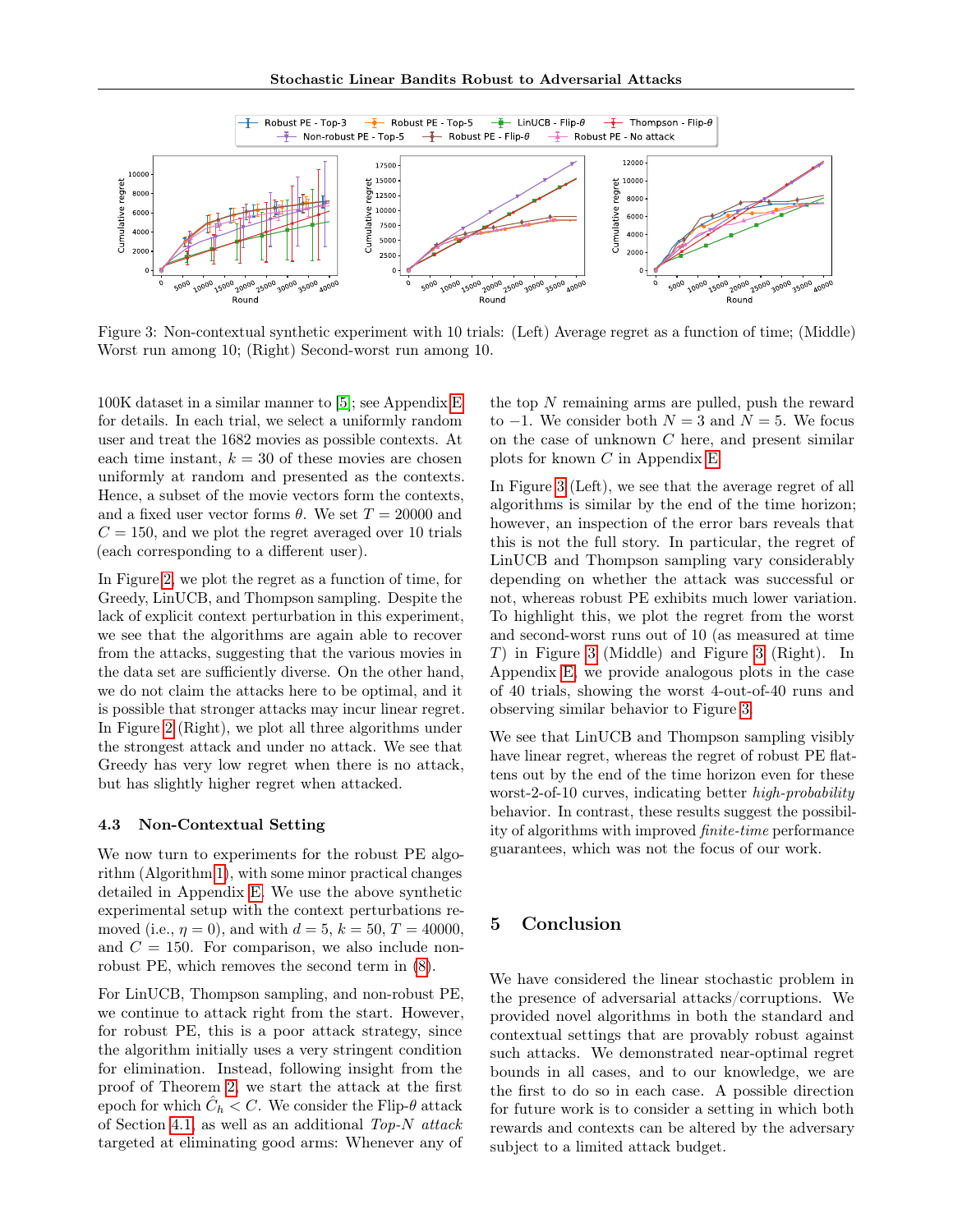## Acknowledgments

We are grateful to Akshay Krishnamurthy for helpful discussions regarding the existing literature on contextual bandit model selection.

This project has received funding from the European Research Council (ERC) under the European Unions Horizon 2020 research and innovation programme grant agreement No 815943 and ETH Zürich Postdoctoral Fellowship 19-2 FEL-47. J. Scarlett was supported by the Singapore National Research Foundation (NRF) under grant number R-252-000-A74-281.

#### References

- <span id="page-8-15"></span>[1] S. Agrawal and N. Goyal, "Thompson sampling for contextual bandits with linear payoffs," in International Conference on Machine Learning, 2013.
- <span id="page-8-19"></span>[2] P. Auer and C.-K. Chiang, "An algorithm with nearly optimal pseudo-regret for both stochastic and adversarial bandits," in Conference on Learning Theory, 2016.
- <span id="page-8-13"></span>[3] H. Bastani, M. Bayati, and K. Khosravi, "Mostly exploration-free algorithms for contextual bandits," arXiv preprint arXiv:1704.09011, 2017.
- <span id="page-8-3"></span>[4] I. Bogunovic, A. Krause, and J. Scarlett, "Corruption-tolerant Gaussian process bandit optimization," in Conference on Artificial Intelligence and Statistics, 2020.
- <span id="page-8-16"></span>[5] I. Bogunovic, J. Scarlett, S. Jegelka, and V. Cevher, "Adversarially robust optimization with Gaussian processes," in Advances in Neural Information Processing Systems, 2018.
- <span id="page-8-17"></span>[6] S. Bubeck, N. Cesa-Bianchi, and S. M. Kakade, "Towards minimax policies for online linear optimization with bandit feedback," in Conference on Learning Theory, 2012.
- <span id="page-8-18"></span>[7] S. Bubeck and A. Slivkins, "The best of both worlds: Stochastic and adversarial bandits," in Conference on Learning Theory, 2012.
- <span id="page-8-12"></span>[8] V. Dani, T. P. Hayes, and S. M. Kakade, "Stochastic linear optimization under bandit feedback," in Conference on Learning Theory, 2008.
- <span id="page-8-22"></span>[9] D. Foster and A. Rakhlin, "Beyond ucb: Optimal and efficient contextual bandits with regression oracles," in International Conference on Machine Learning. PMLR, 2020, pp. 3199–3210.
- <span id="page-8-5"></span>[10] E. Garcelon, B. Roziere, L. Meunier, O. Teytaud, A. Lazaric, and M. Pirotta, "Adversarial attacks on linear contextual bandits," arXiv preprint arXiv:2002.03839, 2020.
- <span id="page-8-20"></span>[11] A. Ghosh, S. R. Chowdhury, and A. Gopalan, "Misspecified linear bandits," in AAAI Conference on Artificial Intelligence, 2017.
- <span id="page-8-1"></span>[12] A. Gupta, T. Koren, and K. Talwar, "Better algorithms for stochastic bandits with adversarial corruptions," arXiv preprint arXiv:1902.08647, 2019.
- <span id="page-8-6"></span>[13] K.-S. Jun, L. Li, Y. Ma, and J. Zhu, "Adversarial attacks on stochastic bandits," in Advances in Neural Information Processing Systems, 2018.
- <span id="page-8-9"></span>[14] S. Kannan, J. H. Morgenstern, A. Roth, B. Waggoner, and Z. S. Wu, "A smoothed analysis of the greedy algorithm for the linear contextual bandit problem," in Advances in Neural Information Processing Systems, 2018.
- <span id="page-8-23"></span>[15] S. Kapoor, K. K. Patel, and P. Kar, "Corruptiontolerant bandit learning," Machine Learning, vol. 108, no. 4, pp. 687–715, Apr. 2019.
- <span id="page-8-11"></span>[16] J. Kiefer and J. Wolfowitz, "The equivalence of two extremum problems," Canadian Journal of Mathematics, vol. 12, pp. 363–366, 1960.
- <span id="page-8-21"></span>[17] A. Krishnamurthy, Z. S. Wu, and V. Syrgkanis, "Semiparametric contextual bandits," in International Conference on Machine Learning, 2018.
- <span id="page-8-0"></span>[18] T. Lattimore and C. Szepesvári, "Bandit algorithms," preprint, vol. 28, 2018.
- <span id="page-8-10"></span>[19] T. Lattimore and C. Szepesvári, "Learning with good feature representations in bandits and in RL with a generative model," in International Conference on Machine Learning, 2020.
- <span id="page-8-14"></span>[20] L. Li, W. Chu, J. Langford, and R. E. Schapire, "A contextual-bandit approach to personalized news article recommendation," in International Conference on World Wide Web, 2010.
- <span id="page-8-4"></span>[21] Y. Li, E. Y. Lou, and L. Shan, "Stochastic linear optimization with adversarial corruption," arXiv preprint arXiv:1909.02109, 2019.
- <span id="page-8-7"></span>[22] F. Liu and N. Shroff, "Data poisoning attacks on stochastic bandits," in International Conference on Machine Learning, 2019.
- <span id="page-8-8"></span>[23] G. Liu and L. Lai, "Action-manipulation attacks on stochastic bandits," in IEEE International Conference on Acoustics, Speech and Signal Processing (ICASSP), 2020.
- <span id="page-8-2"></span>[24] T. Lykouris, V. Mirrokni, and R. Paes Leme, "Stochastic bandits robust to adversarial corruptions," in ACM SIGACT Symposium on Theory of Computing, 2018.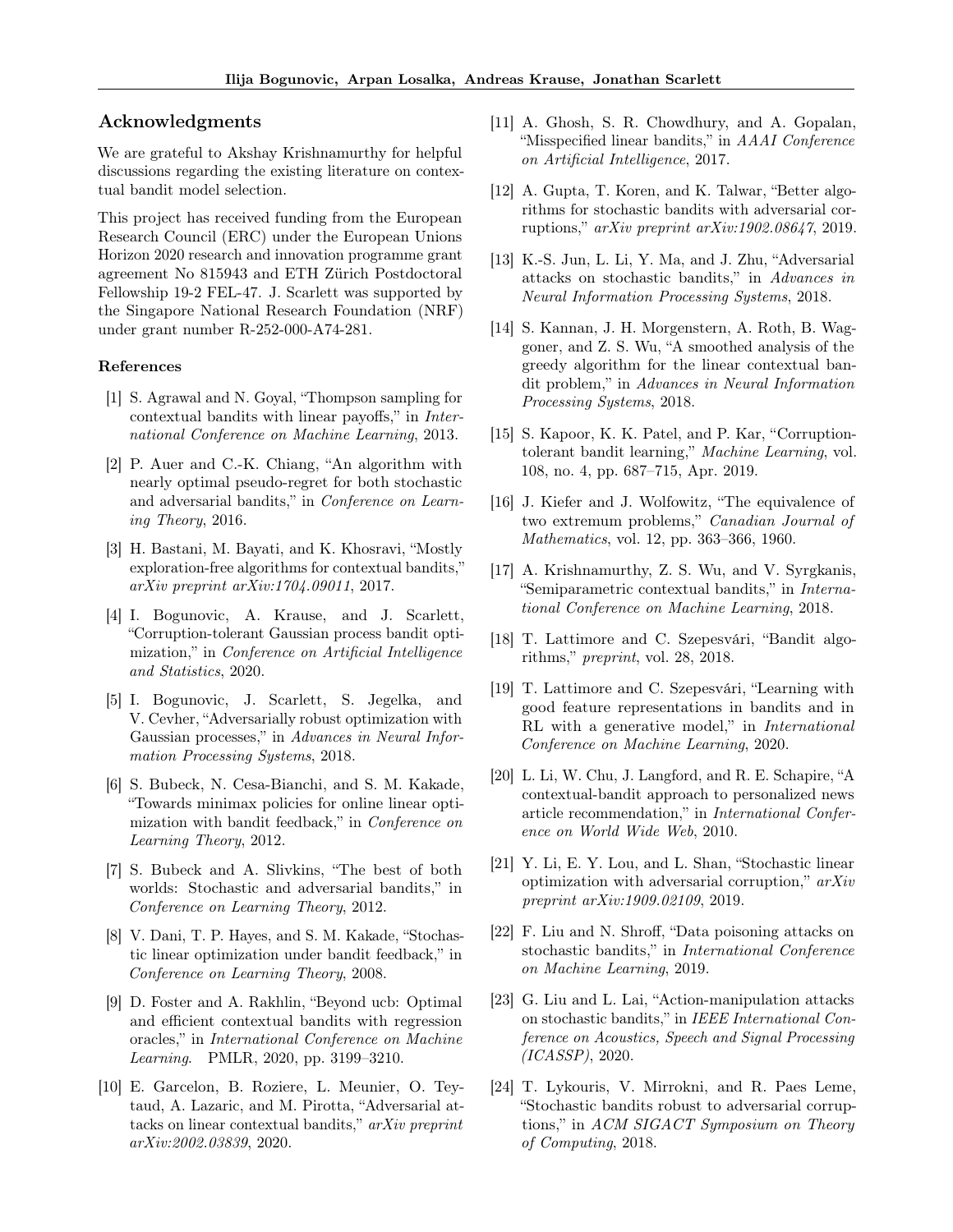- <span id="page-9-6"></span>[25] G. Neu and J. Olkhovskaya, "Efficient and robust algorithms for adversarial linear contextual bandits," in Conference on Learning Theory. PMLR, 2020, pp. 3049–3068.
- <span id="page-9-3"></span>[26] M. Raghavan, A. Slivkins, J. W. Vaughan, and Z. S. Wu, "The externalities of exploration and how data diversity helps exploitation," arXiv preprint arXiv:1806.00543, 2018.
- <span id="page-9-4"></span>[27] Y. Seldin and A. Slivkins, "One practical algorithm for both stochastic and adversarial bandits." in International Conference on Machine Learning, 2014.
- <span id="page-9-0"></span>[28] A. Slivkins et al., "Introduction to multi-armed bandits," Foundations and Trends in Machine Learning, vol. 12, no. 1-2, pp. 1–286, 2019.
- <span id="page-9-2"></span>[29] M. J. Todd, Minimum-Volume Ellipsoids. Philadelphia, PA: Society for Industrial and Applied Mathematics, 2016.
- <span id="page-9-1"></span>[30] M. Valko, R. Munos, B. Kveton, and T. Kocák, "Spectral bandits for smooth graph functions," in International Conference on Machine Learning, 2014.
- <span id="page-9-5"></span>[31] A. Zanette, A. Lazaric, M. Kochenderfer, and E. Brunskill, "Learning near optimal policies with low inherent Bellman error," arXiv preprint arXiv:2003.00153, 2020.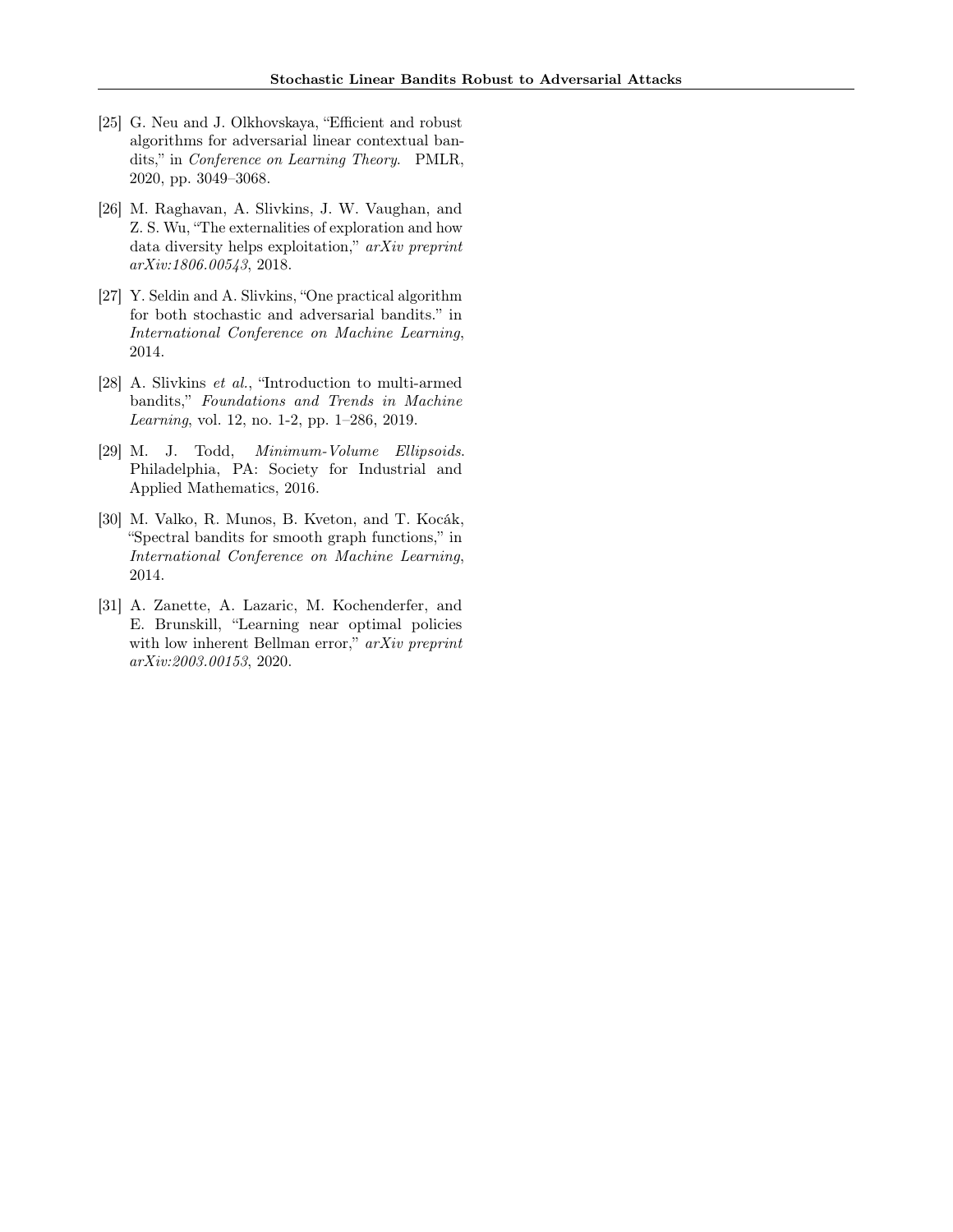# Supplementary Material Stochastic Linear Bandits Robust to Adversarial Attacks

Ilija Bogunovic, Arpan Losalka, Andreas Krause, and Jonathan Scarlett AISTATS 2021

## <span id="page-10-0"></span>A Proofs for Section [2](#page-2-5) (Robust Phased Elimination Algorithm)

#### A.1 Single Epoch Analysis (Known Corruption Budget)

In this section, we consider a single fixed epoch indexed by h. Since the analysis here holds for any epoch, we omit the subscript  $(\cdot)_h$  throughout; in particular,  $\hat{\theta} = \hat{\theta}_h$  and  $\Gamma = \Gamma_h$  are as given in  $(6)-(7)$  $(6)-(7)$  $(6)-(7)$ ,  $\mathcal{A} = \mathcal{A}_h$  is the active set of arms,  $u(a) = u_h(a)$  is the number of times a is played, and  $u = u_h$  is the total length of the epoch.

<span id="page-10-6"></span>**Lemma 1.** For any action  $b \in \mathcal{A}$ , the following holds with probability at least  $1 - 2\delta$ :

<span id="page-10-5"></span>
$$
|\langle b,\hat{\theta}-\theta\rangle| \le ||b||_{\Gamma^{-1}}\sqrt{2\log(\frac{1}{\delta})} + \frac{C}{m\nu}\sqrt{\sum_{a\in\mathcal{A}}u(a)||b||_{\Gamma^{-1}}^2}.
$$
 (19)

*Proof.* We recall the definition of the set  $\mathcal{T}(a) = \{s \in \{1, ..., u\} : A_s = a\}$ , whose cardinality is given by  $u(a)$ . We characterize the considered estimator of  $\theta$  as follows:

$$
\hat{\theta} = \Gamma^{-1} \sum_{t=1}^{u} A_t u(A_t)^{-1} \sum_{s \in \mathcal{T}(A_t)} Y_s
$$
\n(20)

<span id="page-10-1"></span>
$$
= \Gamma^{-1} \sum_{t=1}^{u} A_t u(A_t)^{-1} \Big( \sum_{s \in \mathcal{T}(A_t)} \big( \langle \theta, A_s \rangle + \epsilon_s + c_s(A_s) \big) \Big) \tag{21}
$$

$$
= \left(\Gamma^{-1} \sum_{t=1}^{u} A_t A_t^T \theta\right) + \left(\Gamma^{-1} \sum_{t=1}^{u} A_t u(A_t)^{-1} \sum_{s \in \mathcal{T}(A_t)} \epsilon_s\right) + \left(\Gamma^{-1} \sum_{t=1}^{u} A_t u(A_t)^{-1} \sum_{s \in \mathcal{T}(A_t)} c_s(A_s)\right)
$$
(22)

<span id="page-10-4"></span><span id="page-10-3"></span><span id="page-10-2"></span>
$$
= \theta + \left(\Gamma^{-1} \sum_{t=1}^{u} A_t \epsilon_t\right) + \left(\Gamma^{-1} \sum_{t=1}^{u} A_t u(A_t)^{-1} \sum_{s \in \mathcal{T}(A_t)} c_s(A_s)\right),\tag{23}
$$

where [\(21\)](#page-10-1) uses the decomposition of  $Y_s$  into the reward/noise/corruption, [\(22\)](#page-10-2) uses  $u(a) = |\mathcal{T}(a)|$  and the fact that all  $s \in \mathcal{T}(A_t)$  have  $A_s = A_t$ , and [\(23\)](#page-10-3) uses  $\Gamma = \sum_{a \in \mathcal{A}} u(a) a a^T = \sum_{t=1}^u A_t A_t^T$ .

By [\(23\)](#page-10-3), for any action  $b \in \mathcal{A}$  (or more generally  $b \in \mathcal{A}_0$ ), we have

$$
\left| \langle b, \hat{\theta} - \theta \rangle \right| \le \left| b^T \Gamma^{-1} \sum_{t=1}^u A_t \epsilon_t \right| + \left| b^T \Gamma^{-1} \sum_{t=1}^u A_t u(A_t)^{-1} \sum_{s \in \mathcal{T}(A_t)} c_s(A_s) \right|.
$$
 (24)

We proceed by bounding the two terms separately. The second term can be rewritten as follows:

$$
\left| b^T \Gamma^{-1} \sum_{t=1}^u A_t u(A_t)^{-1} \sum_{s \in \mathcal{T}(A_t)} c_s(A_s) \right| = \left| \sum_{a \in \mathcal{A}, u(a) \neq 0} \frac{C_a}{u(a)} u(a) b^T \Gamma^{-1} a \right|,
$$
\n(25)

where we use  $C_a$  to denote  $\sum_{s \in \mathcal{T}(a)} c_s(a)$ , i.e., the sum of corruptions for arm a in the epoch, and we keep the factor  $\frac{u(a)}{u(a)}$  for convenience in what follows.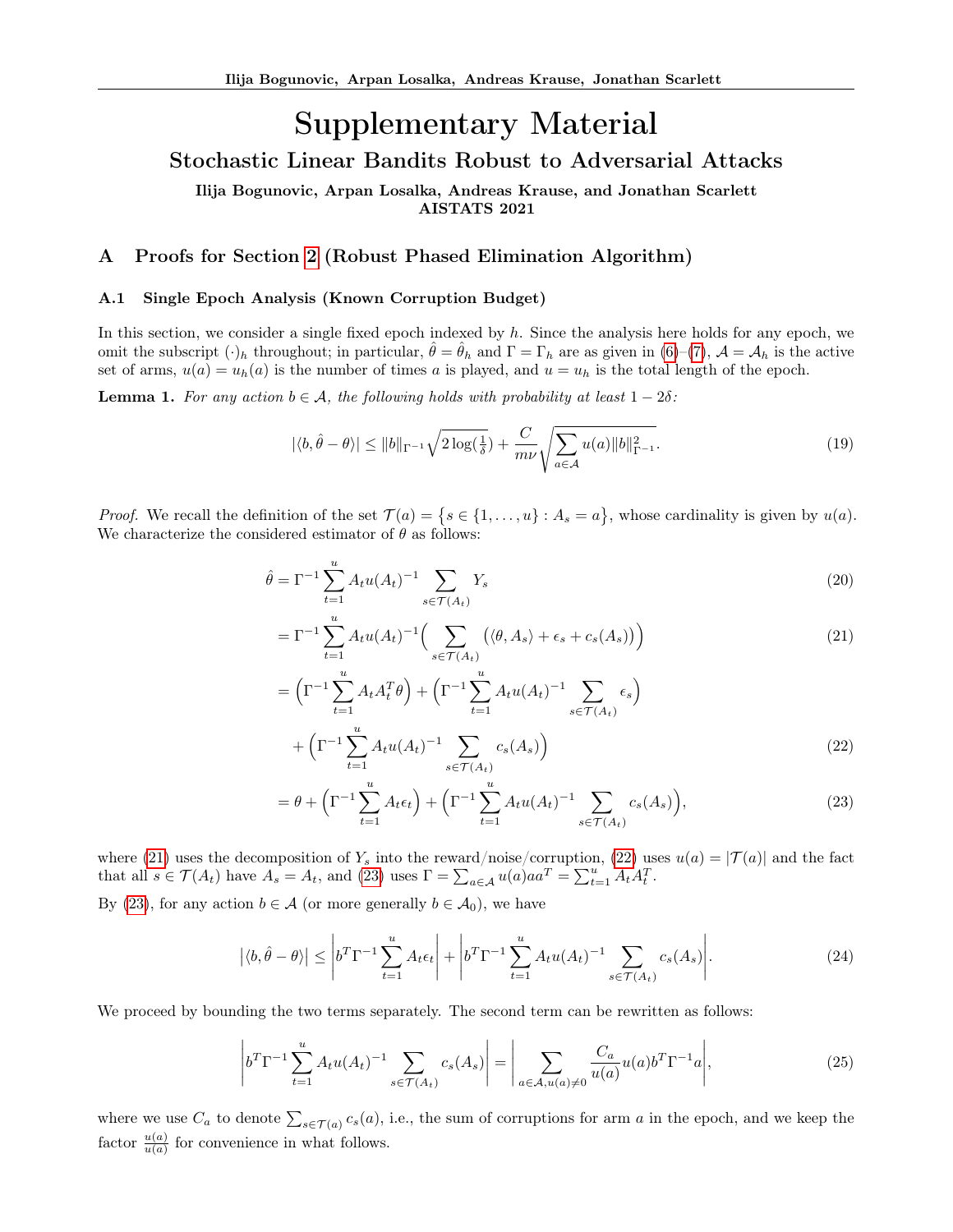Next, we have

$$
\left| \sum_{a \in \mathcal{A}, u(a) \neq 0} \frac{C_a}{u(a)} u(a) b^T \Gamma^{-1} a \right| \leq \sum_{a \in \mathcal{A}, u(a) \neq 0} \frac{C}{u(a)} u(a) \left| b^T \Gamma^{-1} a \right| \tag{26}
$$

<span id="page-11-0"></span>
$$
\leq \frac{C}{m\nu} \sum_{a \in \mathcal{A}} u(a) \Big| b^T \Gamma^{-1} a \Big| \tag{27}
$$

<span id="page-11-1"></span>
$$
\leq \frac{C}{m\nu} \sqrt{\left(\sum_{a \in \mathcal{A}} u(a)\right) b^T \sum_{a \in \mathcal{A}} u(a) \Gamma^{-1} a a^T \Gamma^{-1} b} \tag{28}
$$

$$
= \frac{C}{m\nu} \sqrt{\sum_{a \in \mathcal{A}} u(a) \|b\|_{\Gamma^{-1}}^2},\tag{29}
$$

where [\(26\)](#page-11-0) uses the triangle inequality and  $|C_a| \leq C$  for every a, [\(27\)](#page-11-1) holds since  $u(a) \geq \nu m$  by the choice of  $u(a)$ , [\(28\)](#page-11-2) follows by multiplying and dividing by  $\sum_{\bar{a}\in\mathcal{A}} u(\bar{a})$  and applying  $\mathbb{E}[|Z|] \leq \sqrt{\mathbb{E}[Z^2]}$  with the distribution  $\frac{u(a)}{\sum_{\bar{a}\in\mathcal{A}}u(\bar{a})}$ , and [\(29\)](#page-11-3) follows by taking the first  $\Gamma^{-1}$  term outside the sum and applying the definition of  $\Gamma=\Gamma_h$ from [\(7\)](#page-3-7).

≤

Since  $(\epsilon_t)_{t=1}^u$  are independent and 1-sub-Gaussian, the first term in [\(24\)](#page-10-4) is bounded via standard concentration results: From [\[18,](#page-8-0) Eq. (20.2)], with probability at least  $1-2\delta$ , we have

<span id="page-11-4"></span>
$$
\left|b^T \Gamma^{-1} \sum_{t=1}^u A_t \epsilon_t \right| \le ||b||_{\Gamma^{-1}} \sqrt{2 \log(\frac{1}{\delta})}.
$$
\n(30)

Combining the bounds obtained in [\(29\)](#page-11-3) and [\(30\)](#page-11-4) completes the proof.

<span id="page-11-8"></span><span id="page-11-7"></span><span id="page-11-6"></span><span id="page-11-5"></span><span id="page-11-3"></span><span id="page-11-2"></span> $\Box$ 

<span id="page-11-9"></span>Next, we characterize the term  $||b||_{\Gamma^{-1}}^2 = b^T \Gamma^{-1} b$  appearing in [\(19\)](#page-10-5). **Lemma 2.** For any arm  $b \in \mathcal{A}$ , it holds that

$$
||b||_{\Gamma^{-1}}^2 \le \frac{2d}{m}.\tag{31}
$$

Proof. We have

$$
||b||_{\Gamma^{-1}}^2 = b^T \Gamma^{-1} b \tag{32}
$$

$$
=b^T \left(\sum_{a\in\mathcal{A}} u(a)aa^T\right)^{-1}b\tag{33}
$$

$$
=b^T \Big(\sum_{a \in \mathcal{A}} \lceil m \max\{\zeta(a), \nu\}\rceil a a^T\Big)^{-1} b \tag{34}
$$

$$
\leq b^T \Big(\sum_{a \in \mathcal{A}} m\zeta(a)aa^T\Big)^{-1}b\tag{35}
$$

$$
\leq \frac{2d}{m},\tag{36}
$$

where:

- [\(33\)](#page-11-5) and [\(34\)](#page-11-6) follow from the definitions of  $\Gamma = \Gamma_h$  and  $u(a) = u_h(a)$  in Algorithm [1;](#page-3-1)
- [\(35\)](#page-11-7) follows by letting  $A = \sum_{a \in \mathcal{A}} m \zeta(a) a a^T$  and  $B = \sum_{a \in \mathcal{A}} [m \max{\{\zeta(a), \nu\}}] a a^T$  and noting that  $||b||_{A^{-1}}^2 \ge$  $||b||_{B^{-1}}^2$  whenever  $A^{-1} \succeq B^{-1}$ , or equivalently  $B \succeq A$  (i.e., inversion reverses Loewner orders).;
- [\(36\)](#page-11-8) follows from  $\max_{a \in A_h} ||a||^2_{\Gamma(\zeta_h)^{-1}} \leq 2d$  (second step in Algorithm [1\)](#page-3-1) and the definition  $\Gamma(\zeta) =$  $\sum_{a \in \mathcal{A}} \zeta(a) a a^T.$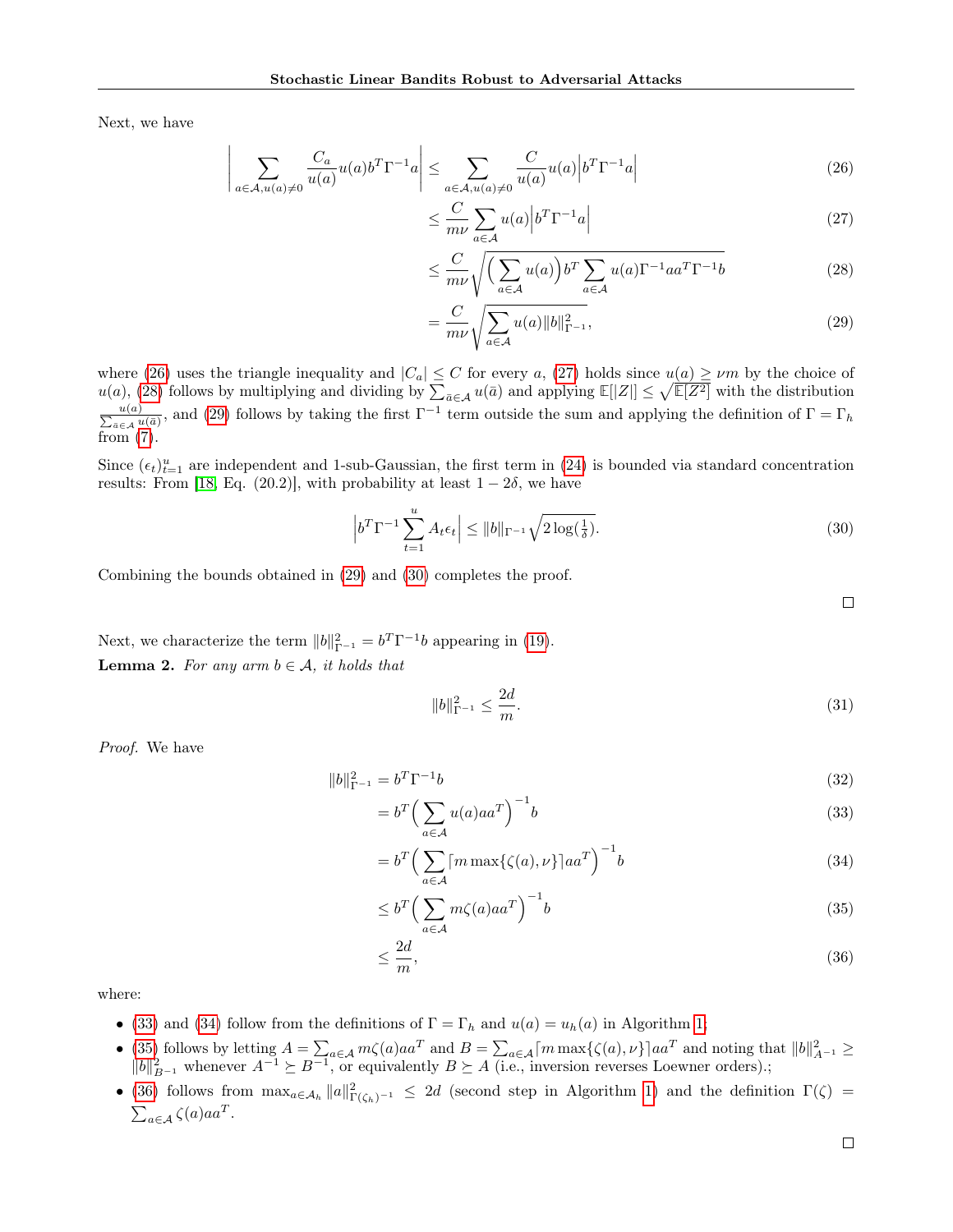Combining the results obtained in Lemmas [1](#page-10-6) and [2,](#page-11-9) we find that with probability at least  $1 - 2\delta$ , the following holds for any  $b \in \mathcal{A}$ :

<span id="page-12-7"></span>
$$
|\langle b, \hat{\theta} - \theta \rangle| \le \sqrt{\frac{4d}{m} \log\left(\frac{1}{\delta}\right)} + \frac{C}{m\nu} \sqrt{\frac{2du}{m}}.
$$
\n(37)

In the following lemma, we bound the total epoch length  $u = u_h$  in terms of the quantity  $m = m_h$  from Algorithm [1.](#page-3-1)

<span id="page-12-6"></span>**Lemma 3.** Let  $m_0 = 4d(\log \log d + 18)$ , and let  $\nu \in (0,1)$  be the truncation parameter. Then, the epoch length in Algorithm [1](#page-3-1) is bounded as  $u \leq 2m(1 + m_0 \nu)$ .

Proof. We have

$$
u = \sum_{a \in \mathcal{A}, \zeta(a) \neq 0} \lceil m \max \{ \zeta(a), \nu \} \rceil \tag{38}
$$

$$
\leq \sum_{a \in \mathcal{A}, \zeta(a) \neq 0} \left( m \max \{ \zeta(a), \nu \} + 1 \right) \tag{39}
$$

<span id="page-12-2"></span>
$$
\leq 4d(\log \log d + 18) + \sum_{a \in \mathcal{A}, \zeta(a) \neq 0} m \max\{\zeta(a), \nu\} \tag{40}
$$

<span id="page-12-3"></span>
$$
\leq m + \sum_{a \in \mathcal{A}, \zeta(a) \neq 0} m \max\{\zeta(a), \nu\} \tag{41}
$$

<span id="page-12-4"></span>
$$
\leq 2m \sum_{a \in \mathcal{A}, \zeta(a) \neq 0} \max \{ \zeta(a), \nu \} \tag{42}
$$

<span id="page-12-5"></span>
$$
\leq 2m(1+m_0\nu),\tag{43}
$$

where [\(40\)](#page-12-2) uses the support bound in [\(5\)](#page-3-8), [\(41\)](#page-12-3) uses  $m_0 = 4d(\log \log d + 18)$  and  $m_0 \le m$ , [\(42\)](#page-12-4) follows since  $\sum_{a\in\mathcal{A},\zeta(a)\neq 0} \max\{\zeta(a),\nu\}\geq \sum_{a}\zeta(a)=1$  for any  $\nu\in(0,1)$ , and [\(43\)](#page-12-5) uses  $\max\{\alpha,\beta\}\leq \alpha+\beta$  for  $\alpha,\beta\geq 0$ .

We are now in position to state the main lemma of this section, which follows by combining Lemma [3](#page-12-6) with  $(37)$ , and provides corruption-tolerant confidence bounds.

<span id="page-12-0"></span>**Lemma 4.** In the given (arbitrary) epoch under consideration, with probability at least  $1 - 2\delta$ , we have for any  $a \in \mathcal{A}$  that

<span id="page-12-10"></span>
$$
|\langle a,\hat{\theta}-\theta\rangle| \le \sqrt{\frac{4d}{m}\log\left(\frac{1}{\delta}\right)} + \frac{C}{m\nu}\sqrt{4d(1+\nu m_0)}.
$$
\n(44)

In addition, the same holds simultaneously for all  $a \in \mathcal{A}$  with probability at least  $1 - 2k\delta$ .

Note that we renamed b to a, and the second part follows by a union bound over the  $k$  arms.

#### <span id="page-12-1"></span>A.2 Regret Analysis (Known Corruption Budget)

We start by showing that with high probability, Algorithm [1](#page-3-1) never eliminates the optimal arm. Recalling that the optimal arm is  $a^* = \arg \max_{a \in A_0} \langle \theta, a \rangle$ , we trivially have  $a^* \in A_0$ . We first show that  $a^* \in A_1$  with high probability.

At the end of epoch 0, the estimate  $\hat{\theta}_0$  is formed. Letting  $\hat{a} = \arg \max_{a \in A_0} \langle \hat{\theta}_0, a \rangle$  and conditioning on the second part of Lemma [4](#page-12-0) holding true, we have

$$
\langle \hat{\theta}_0, \hat{a} - a^* \rangle \le \langle \hat{\theta}, \hat{a} \rangle - \langle \theta, \hat{a} \rangle + \langle \theta, a^* \rangle - \langle \hat{\theta}, a^* \rangle. \tag{45}
$$

<span id="page-12-9"></span><span id="page-12-8"></span>
$$
= \langle \hat{\theta} - \theta, \hat{a} \rangle + \langle \theta - \hat{\theta}, a^* \rangle \tag{46}
$$

$$
\leq 2\sqrt{\frac{4d}{m_0}\log\left(\frac{1}{\delta}\right)} + \frac{2C}{m_0\nu}\sqrt{4d(1+\nu m_0)},\tag{47}
$$

where [\(45\)](#page-12-8) holds since  $a^*$  maximizes  $\langle \theta, a \rangle$ , while [\(47\)](#page-12-9) is due to [\(44\)](#page-12-10).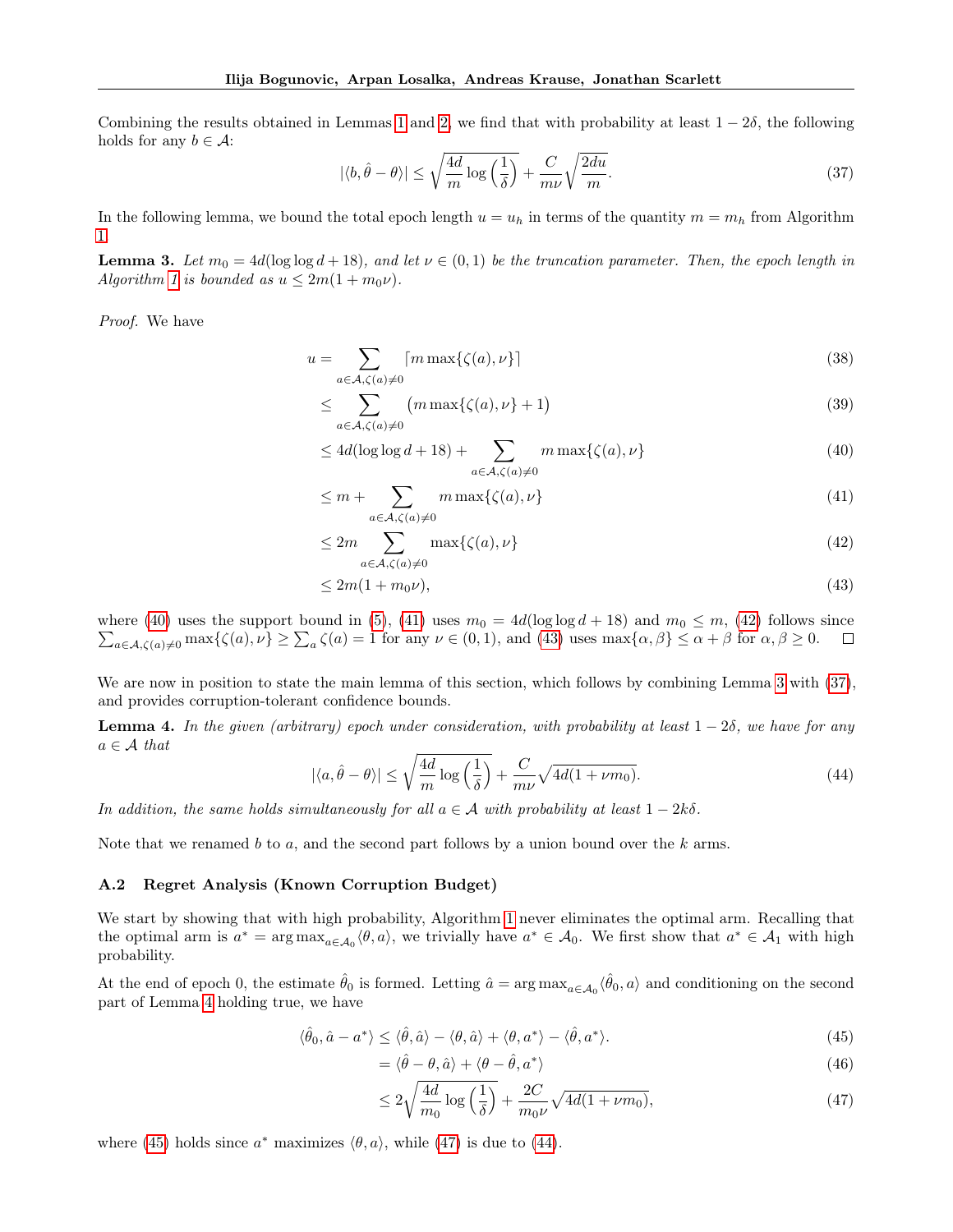Notice that [\(47\)](#page-12-9) is precisely the condition used in the algorithm to retain arms. It follows that the algorithm will not eliminate the optimal arm at the end of the first epoch, with probability at least  $1 - 2k\delta$ . By applying an induction argument with the same steps as above in subsequent epochs, it follows that if  $\hat{H}$  is any almost-sure upper bound on the number of epochs H, then with probability at least  $1 - 2k\tilde{H}\delta$ , the algorithm will retain the optimal arm in every epoch. We claim that we can set  $\tilde{H} = \log_2(T)$ . To see this, note that  $m_h = 2^h m_0$ , and because each epoch's length  $u_h \geq m_h$  is hence greater than  $2^h$ , the total number of epochs H is deterministically upper bounded by  $\log_2 T$ .

In the remainder of the proof, we condition on the preceding events that hold with probability at least  $1 - 2k\tilde{H}\delta$ (we will later rescale  $\delta$  by  $2k\tilde{H}$  for consistency with the statement of Theorem [1\)](#page-3-5). Hence, the optimal arm is retained, and the confidence bounds [\(44\)](#page-12-10) apply in all epochs.

We proceed by analyzing the regret. Fix  $h \in \{0, \ldots, H-1\}$ , and let  $u_h(a)$  denote the number of times arm a is played in epoch  $h$ . From the definition of regret, we have

$$
R_T = \sum_{t=1}^T \left( \langle \theta, a^* \rangle - \langle \theta, A_t \rangle \right) \tag{48}
$$

<span id="page-13-10"></span><span id="page-13-0"></span>
$$
= \sum_{h=0}^{H-1} \sum_{a \in A_h} u_h(a) (\langle \theta, a^* \rangle - \langle \theta, a \rangle)
$$
\n(49)

<span id="page-13-1"></span>
$$
\leq 2u_0 + \sum_{h=1}^{H-1} \sum_{a \in \mathcal{A}_h} u_h(a) (\langle \theta, a^* \rangle - \langle \theta, a \rangle)
$$
\n(50)

<span id="page-13-2"></span>
$$
\leq 2u_0 + \sum_{h=1}^{H-1} \sum_{a \in A_h} u_h(a) \left( 4\sqrt{\frac{4d}{m_{h-1}} \log\left(\frac{1}{\delta}\right)} + \frac{4C}{m_{h-1}\nu} \sqrt{4d(1+\nu m_0)} \right) \tag{51}
$$

$$
=2u_0+\sum_{h=1}^{H-1}u_h\left(4\sqrt{\frac{4d}{m_{h-1}}\log\left(\frac{1}{\delta}\right)}+\frac{4C}{m_{h-1}\nu}\sqrt{4d(1+\nu m_0)}\right) \tag{52}
$$

<span id="page-13-5"></span>
$$
\leq 2u_0 + \sum_{h=1}^{H-1} 2m_h (1 + \nu m_0) \left( 4\sqrt{\frac{4d}{m_{h-1}} \log\left(\frac{1}{\delta}\right)} + \frac{4C}{m_{h-1}\nu} \sqrt{4d(1 + \nu m_0)} \right) \tag{53}
$$

<span id="page-13-6"></span>
$$
=2u_0+\sum_{h=1}^{H-1}4m_h\left(4\sqrt{\frac{4d}{m_{h-1}}\log\left(\frac{1}{\delta}\right)}+\frac{4Cm_0}{m_{h-1}}\sqrt{8d}\right)
$$
(54)

$$
=2u_0+\sum_{h=1}^{H-1}\left(64\sqrt{dm_{h-1}\log\left(\frac{1}{\delta}\right)}+64Cm_0\sqrt{2d}\right)
$$
\n(55)

$$
\leq 2u_0 + 64c_0\sqrt{dT\log\left(\frac{1}{\delta}\right)} + 64Cm_0\sqrt{2d}\log_2 T,\tag{56}
$$

where:

- [\(49\)](#page-13-0) uses the definition of  $u_h(a)$ ;
- [\(50\)](#page-13-1) uses the fact that the instant regret is at most 2 and the length of the first epoch is  $u_0$ ;
- $\bullet$  [\(51\)](#page-13-2) follows since

$$
\langle \theta, a^* \rangle - \langle \theta, a \rangle \le \langle \hat{\theta}_{h-1}, a^* \rangle - \langle \hat{\theta}_{h-1}, a \rangle + 2 \left( \sqrt{\frac{4d}{m_{h-1}} \log\left(\frac{1}{\delta}\right)} + \frac{C}{m_{h-1}\nu} \sqrt{4d(1+\nu m_0)} \right) \tag{57}
$$

<span id="page-13-9"></span><span id="page-13-8"></span><span id="page-13-4"></span><span id="page-13-3"></span>
$$
\leq 4\left(\sqrt{\frac{4d}{m_{h-1}}\log\left(\frac{1}{\delta}\right)} + \frac{C}{m_{h-1}\nu}\sqrt{4d(1+\nu m_0)}\right),\tag{58}
$$

where [\(57\)](#page-13-3) follows by using [\(44\)](#page-12-10) to upper and lower bound  $\langle \theta, a^* \rangle$  and  $\langle \theta, a \rangle$  respectively, and [\(58\)](#page-13-4) follows from the condition [\(8\)](#page-3-3) for retaining arms (with  $\hat{C}_h = C$ );

- [\(53\)](#page-13-5) follows from Lemma [3;](#page-12-6)
- [\(54\)](#page-13-6) follows by choosing  $\nu = \frac{1}{m_0}$  as per Theorem [1;](#page-3-5)<sup>[4](#page-13-7)</sup>

<span id="page-13-7"></span><sup>&</sup>lt;sup>4</sup>The final term in [\(53\)](#page-13-5) contains both increasing and decreasing factors with respect to  $\nu$ , thus not permitting us to set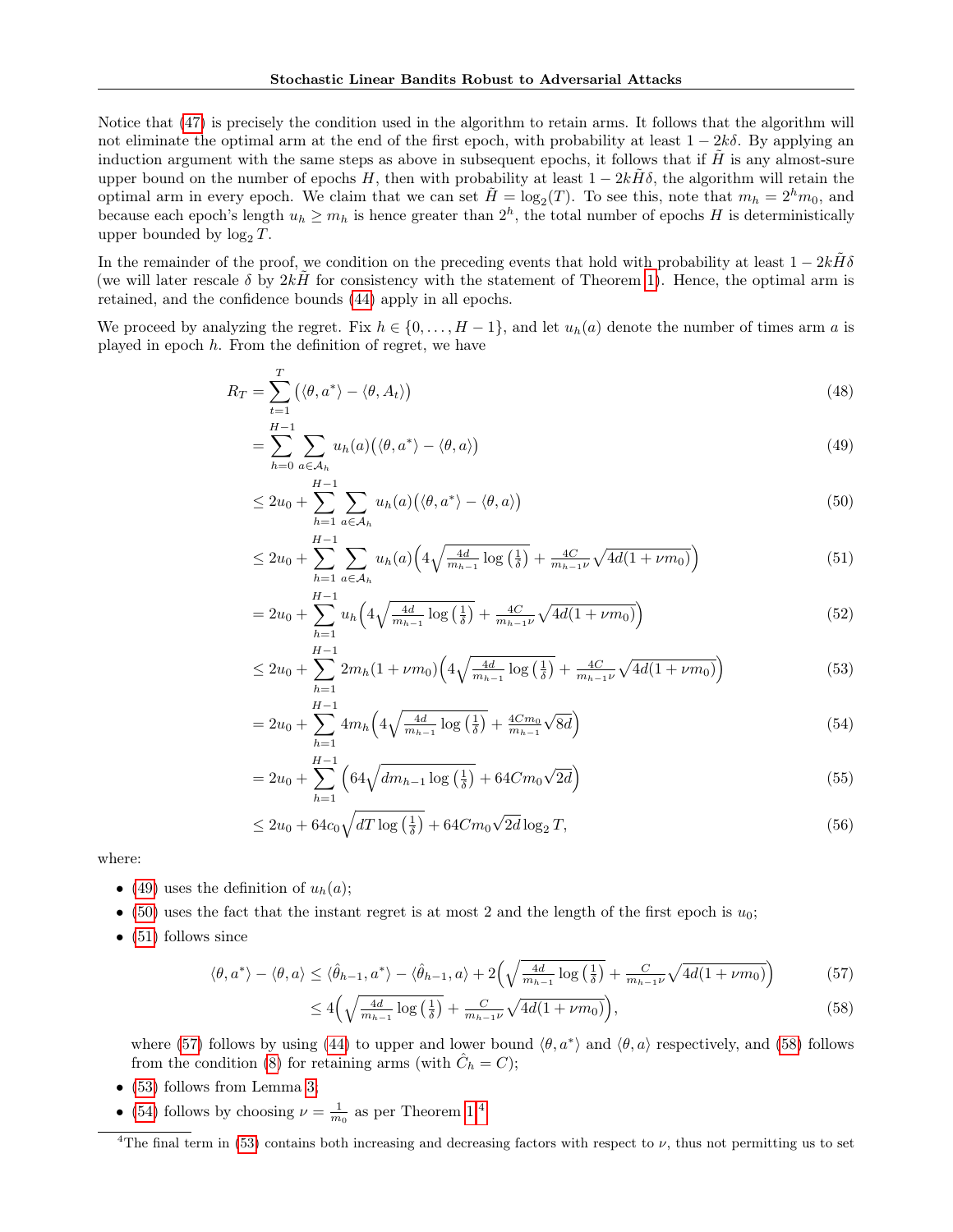- [\(55\)](#page-13-8) follows by applying  $m_h = 2m_{h-1}$  and simplifying;
- [\(56\)](#page-13-9) holds for some constant  $c_0 > 0$  since a sum of exponentially increasing terms is upper bounded by a constant times the last (and the longest epoch length is trivially at most T), and we also use  $H \leq \tilde{H} = \log_2(T)$ for the second term.

We note that the first term in [\(56\)](#page-13-9) is insignificant compared to the last term, since  $u_0 \leq 4m_0$  by Lemma [3](#page-12-6) with  $\nu = \frac{1}{m_0}$ . Since the preceding analysis holds with probability at least  $1 - 2k\tilde{H}\delta$ , we scale  $\delta \leftarrow \frac{\delta}{2k\tilde{H}}$  to obtain that with probability at least  $1 - \delta$  that

$$
R_T = \tilde{O}\left(\sqrt{dT \log\left(\frac{k}{\delta}\right)} + C d^{3/2} \log T\right),\tag{59}
$$

where the  $O(\log \hat{H}) = O(\log \log T)$  term and the  $O(\log \log d)$  term from  $m_0$  are absorbed into the  $O(\cdot)$  notation.

#### A.3 Unknown Corruption Budget

Recall that for unknown C, the algorithm uses  $\hat{C}_h = \min\{\frac{\sqrt{T}}{m_0 \log_2 T}, m_0\}$ √  $\overline{d}2^{\tilde{H}-h}\},\,$  where  $\tilde{H}=\log_2 T$  is a deterministic upper bound on the number H of epochs. Recall also that we assume  $C < \frac{\sqrt{T}}{m_0 \log_2 T}$ , with the case  $C \ge \frac{\sqrt{T}}{m_0 \log_2 T}$  discussed following Theorem [2.](#page-3-0)

A few observations are in order before we proceed:

- We refer to epochs for which  $\hat{C}_h \geq C$  as safe, as the adversary cannot eliminate the optimal arm in these epochs. This follows from the analysis of Section [A.2,](#page-12-1) where we showed that if the true  $C$  is used in the criterion for retaining arms, then the optimal arm is retained with high probability (thus, the same follows if  $\hat{C}_h \geq C$  is used instead).
- Let  $h'$  be the first epoch index for which  $C \geq \hat{C}_h$ . It follows that

<span id="page-14-1"></span>
$$
C \ge 2^{\tilde{H}-h'} m_0 \sqrt{d}, \quad \text{and hence} \quad \log_2\left(\frac{C}{m_0 \sqrt{d}}\right) \ge \tilde{H}-h'.
$$
 (60)

Thus, the number of remaining epochs  $H - h'$  is at most  $\log_2\left(\frac{C}{m_0\sqrt{d}}\right)$ .

• In the worst case, the adversary can distribute its budget C among these later epochs with indices  $h \geq h'$  to force arms to be eliminated. That is, with  $C_h$  denoting the budget used in epoch h (so that  $\sum_{h=0}^{H-1} C_h = C$ ), it is possible to have  $C_h > \hat{C}_h$  in these epochs. We therefore refer to these epochs as unsafe. Note that since  $C < \frac{\sqrt{T}}{m_0 \log_2 T}$ , the adversary does not have enough budget to make any "early" epoch for which  $\min\{\frac{\sqrt{T}}{m_0 \log_2 T}, m_0\sqrt{d}2^{\tilde{H}-h}\} = \frac{\sqrt{T}}{m_0 \log_2 T}$  to be unsafe.

We consider the first unsafe epoch  $h'$ , and suppose that the adversary eliminates the optimal arm. Hence, it holds that  $C_{h'} > \hat{C}_{h'}$ . Our goal will be to show that although the optimal arm gets eliminated, an arm  $a_{h'}$  that is "almost" as good as the optimal arm is retained.

Because  $a^*$  got eliminated, the rule  $(8)$  for retaining arms implies:

<span id="page-14-0"></span>
$$
\max_{a \in \mathcal{A}_{h'}} \langle \hat{\theta}_{h'}, a - a^* \rangle > 2 \sqrt{\frac{4d}{m_{h'}} \log\left(\frac{1}{\delta}\right)} + \frac{2\hat{C}_{h'}}{m_{h'}\nu} \sqrt{4d(1+\nu m_0)}.
$$
(61)

Let  $a_{h'} = \arg \max_{a \in A_{h'} } \langle \hat{\theta}_{h'}, a - a^* \rangle$ , and observe that  $a_{h'}$  is not eliminated, i.e.,  $a_{h'} \in A_{h'+1}$ .

We again condition on the second part of Lemma [4,](#page-12-0) which holds with probability at least  $1 - 2k\tilde{H}\delta$ . This event implies for every  $a \in A_{h'}$  that

$$
|\langle a,\hat{\theta}_{h'}-\theta\rangle| \le \sqrt{\frac{4d}{m_{h'}}\log(\frac{1}{\delta})} + \frac{C}{m_{h'}\nu}\sqrt{4d(1+\nu m_0)},\tag{62}
$$

*v* to an arbitrary small value. The choice  $\nu = \frac{1}{m_0}$  is convenient for the analysis, though we do not claim it to be optimal, nor necessarily the best in practice.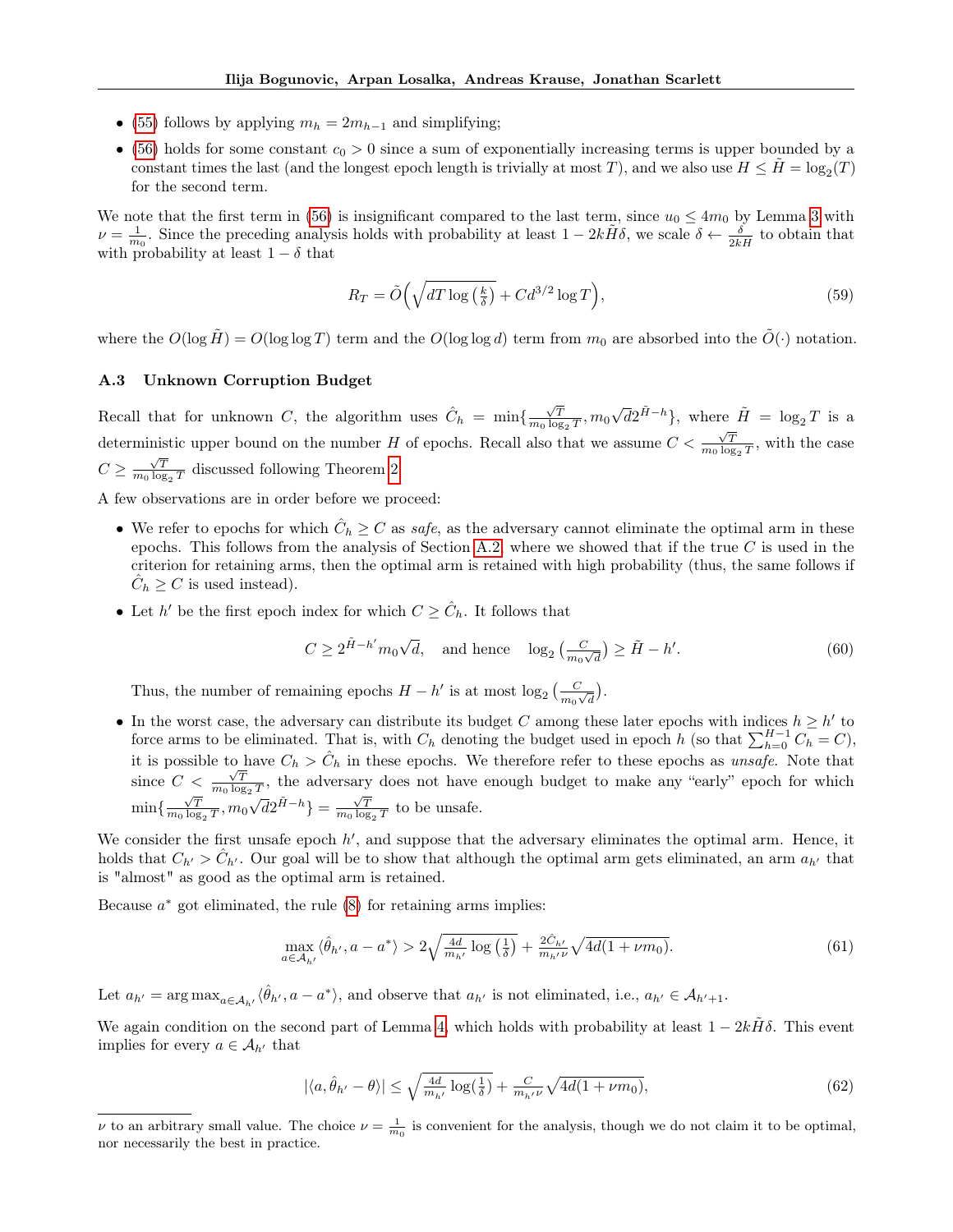and note that this holds for both  $a_{h'}$  and  $a^*$ , since both  $a_{h'}, a^* \in A_{h'}$  (recall that the adversary does not have enough budget to remove  $a^*$  from  $A_{h'}$  according to the definition of  $h'$ ). Combining the two associated bounds, we obtain

<span id="page-15-0"></span>
$$
\langle \hat{\theta}_{h'}, a_{h'} - a^* \rangle \le \langle \theta, a_{h'} - a^* \rangle + 2\sqrt{\frac{4d}{m_{h'}} \log(\frac{1}{\delta})} + \frac{2C}{m_{h'}\nu} \sqrt{4d(1+\nu m_0)},\tag{63}
$$

and combining [\(61\)](#page-14-0) with [\(63\)](#page-15-0) gives

$$
\langle \theta, a_{h'} \rangle > \langle \theta, a^* \rangle - \frac{2}{m_{h'} \nu} \sqrt{4d(1 + \nu m_0)} (C - \hat{C}_{h'}) \tag{64}
$$

$$
\geq \langle \theta, a^* \rangle - \frac{2C}{m_{h'}\nu} \sqrt{4d(1 + \nu m_0)}.
$$
\n(65)

By denoting  $\eta_{h'} := \langle \theta, a^* \rangle - \langle \theta, a_{h'} \rangle$ , we can rewrite [\(65\)](#page-15-1) as

<span id="page-15-2"></span><span id="page-15-1"></span>
$$
\eta_{h'} < \frac{2C}{m_{h'}\nu} \sqrt{4d(1+\nu m_0)}.\tag{66}
$$

Note that  $\eta_{h'}$  represents the additional regret (due to the optimal arm elimination) that our algorithm can incur in epoch  $h' + 1$  for each arm pull.

In epoch  $h' + 1$ , the optimal arm  $a^*$  is already eliminated in the worst case, and again, the adversary can potentially eliminate the best remaining arm  $a_{h'+1}^* = \arg \max_{a \in A_{h'+1}} \langle \theta, a \rangle$  by using  $C_{h'+1} > C_{h'+1}$ . By repeating the same arguments as those leading to [\(66\)](#page-15-2), the additional regret can be written as  $\eta_{h'+1} = \langle \theta, a^* \rangle - \langle \theta, a_{h'+1} \rangle$ , where  $a_{h'+1} = \arg \max_{a \in A_{h'+1}} \langle \hat{\theta}_{h'+1}, a - a^*_{h'+1} \rangle$ , and it holds that

$$
\eta_{h'+1} < \eta_{h'} + \frac{2C}{\nu m_{h'+1}} \sqrt{4d(1+\nu m_0)}\tag{67}
$$

$$
\langle s \frac{2C}{\nu} \sqrt{4d(1+\nu m_0)} \left( \frac{1}{m_{h'}} + \frac{1}{m_{h'+1}} \right). \tag{68}
$$

By induction, for each of the remaining epochs, we have:

$$
\eta_{h'+l} < \frac{2C}{\nu} \sqrt{4d(1+\nu m_0)} \sum_{i=h'}^{h'+l} \frac{1}{m_i} \tag{69}
$$

<span id="page-15-3"></span>
$$
\leq \frac{2c_0 C}{m_{h'}\nu} \sqrt{4d(1+\nu m_0)},\tag{70}
$$

where [\(70\)](#page-15-3) holds for some constant  $c_0$ , since the sum of exponentially shrinking terms is dominated by the first one in the sum. Next, by substituting  $\nu = \frac{1}{m_0}$  and using  $u_h \le 4m_h$ , we deduce that the total additional regret that we incur is:

$$
\sum_{h=h'}^{H-2} u_{h+1} \eta_h \le \sum_{h=h'}^{H-2} 4m_{h+1} \eta_h \tag{71}
$$

$$
\leq \frac{8c_0 m_0 C}{m_{h'}} \sqrt{8d} \sum_{h=h'}^{H-2} m_{h+1} \tag{72}
$$

<span id="page-15-5"></span><span id="page-15-4"></span>
$$
\leq 8c'_1 m_0 C \sqrt{8d} \frac{m_{H-2}}{m_{h'}} \tag{73}
$$

<span id="page-15-6"></span>
$$
=O(C2),\t(74)
$$

where [\(72\)](#page-15-4) applies [\(70\)](#page-15-3) with  $\nu = \frac{1}{m_0}$ , [\(73\)](#page-15-5) holds for some constant  $c'_1$  (depending on  $c_0$ ) since a sum of exponentially increasing terms is upper bounded by a constant times the last term, and [\(74\)](#page-15-6) uses

$$
\frac{m_{H-2}}{m_{h'}} = \frac{2^{H-2}m_0}{2^{h'}m_0} = 2^{H-h'-2} \le 2^{\tilde{H}-h'} \le 2^{\log_2\left(\frac{C}{m_0\sqrt{d}}\right)} = \frac{C}{m_0\sqrt{d}},\tag{75}
$$

with the first inequality using  $(60)$ .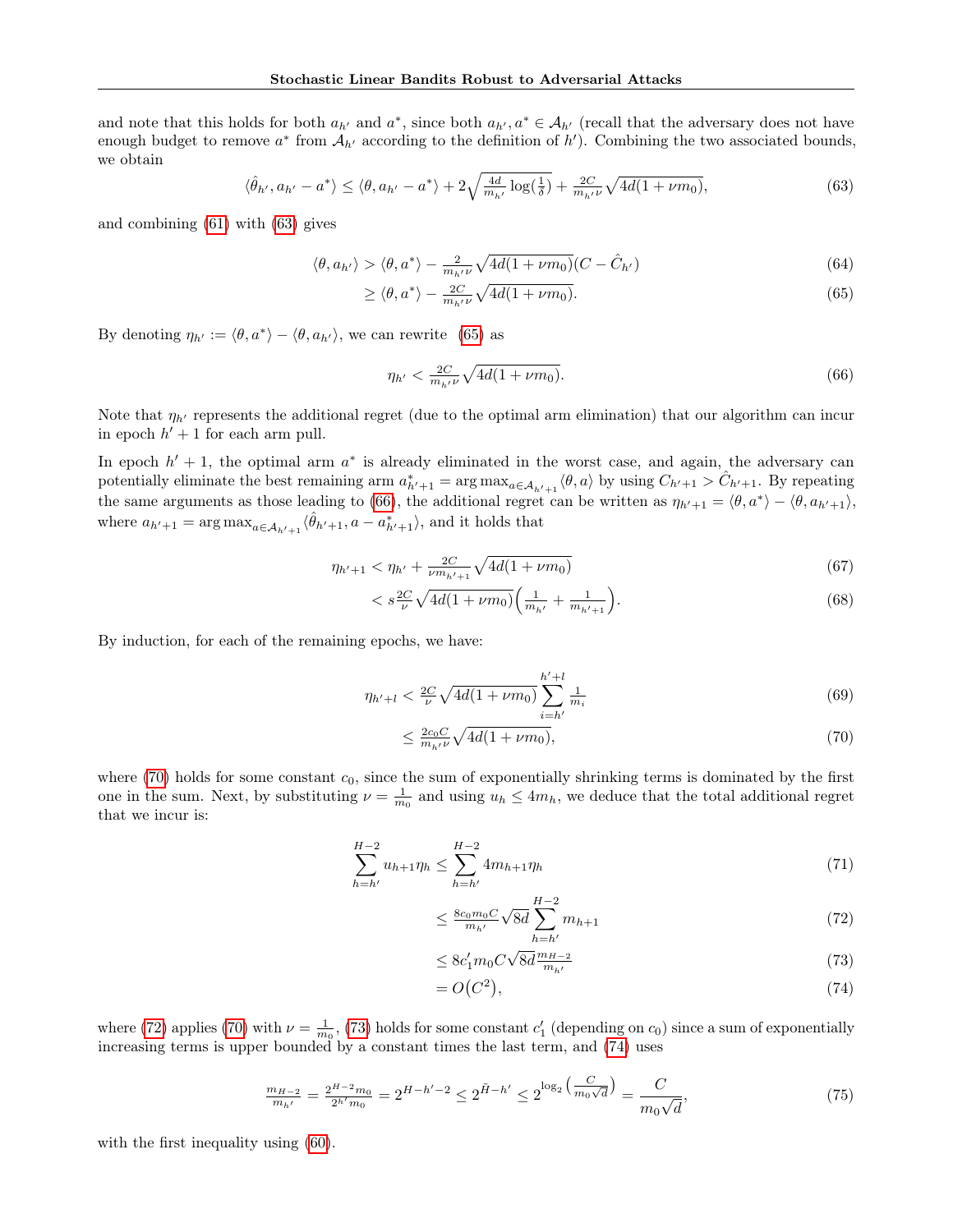We now proceed to bound the regret similarly to [\(48\)](#page-13-10):

$$
R_T = \sum_{t=1}^T \left( \langle \theta, a^* \rangle - \langle \theta, A_t \rangle \right) \tag{76}
$$

$$
=\sum_{h=0}^{H-1}\sum_{a\in\mathcal{A}_h}u_h(a)\big(\langle\theta,a^*\rangle-\langle\theta,a\rangle\big)
$$
\n(77)

$$
\leq 2u_0 + \sum_{h=1}^{H-1} \sum_{a \in \mathcal{A}_h} u_h(a) (\langle \theta, a^* \rangle - \langle \theta, a \rangle)
$$
\n(78)

$$
\leq 2u_0 + \left(\sum_{h=1}^{H-1} 4m_h \left(4\sqrt{\frac{4d}{m_{h-1}}\log\left(\frac{1}{\delta}\right)} + \frac{2\hat{C}_{h-1}m_0}{m_{h-1}}\sqrt{8d} + \frac{2Cm_0}{m_{h-1}}\sqrt{8d}\right)\right) + \sum_{h=h'}^{H-2} u_{h+1}\eta_h,\tag{79}
$$

where the  $\hat{C}_{h-1}$  term comes from the condition [\(8\)](#page-3-3) for retaining arms, and the C term comes from the use of [\(44\)](#page-12-10) (this is in contrast to the known  $C$  case, in which the former term also uses  $C$ ).

It remains to bound the terms in [\(79\)](#page-16-0) separately. We have already shown the bound on the last term (see in  $(74)$ ). Next, we show:

$$
\sum_{h=1}^{H-1} 4m_h \frac{2\hat{C}_{h-1}m_0}{m_{h-1}} \sqrt{8d} = 16m_0 \sqrt{8d} \sum_{h=1}^{H-1} \hat{C}_{h-1}
$$
\n(80)

<span id="page-16-1"></span><span id="page-16-0"></span>
$$
= 16m_0\sqrt{8d} \sum_{h=1}^{H} \min\{\frac{\sqrt{T}}{m_0 \log_2 T}, m_0\sqrt{d}2^{\tilde{H}-h}\}\
$$
(81)

<span id="page-16-3"></span><span id="page-16-2"></span>
$$
\leq 16m_0 \frac{\sqrt{8dT}}{m_0} \tag{82}
$$

$$
=O(\sqrt{dT}),\tag{83}
$$

where [\(80\)](#page-16-1) uses  $m_h = 2m_{h-1}$ , [\(81\)](#page-16-2) substitutes the choice of  $\hat{C}_h$ , and [\(82\)](#page-16-3) upper bounds the minimum by the first term and applies  $H \leq H = \log_2 T$ .

Similarly, recalling that  $m_0 = 4d(\log \log d + 18)$  and  $m_h = 2m_{h-1}$ , we have

$$
\sum_{h=1}^{H-1} 4m_h \frac{2Cm_0}{m_{h-1}} \sqrt{8d} = 16m_0 \sqrt{8d} C \log T
$$
\n(84)

<span id="page-16-6"></span>
$$
= \tilde{O}(d^{3/2}C \log T),\tag{85}
$$

and

$$
\sum_{h=1}^{H-1} 4m_h \left( 4\sqrt{\frac{4d}{m_{h-1}} \log\left(\frac{1}{\delta}\right)} \right) \le 64c_0 \sqrt{dT \log\left(\frac{1}{\delta}\right)}\tag{86}
$$

<span id="page-16-7"></span><span id="page-16-5"></span><span id="page-16-4"></span>
$$
= O\left(\sqrt{dT \log\left(\frac{1}{\delta}\right)}\right),\tag{87}
$$

where [\(86\)](#page-16-4) holds for some constant  $c_0 > 0$  similarly to [\(56\)](#page-13-9). Then, again replacing  $\delta \leftarrow \frac{\delta}{2k\tilde{H}}$  in the same way as the known  $C$  case, the term  $(87)$  becomes

<span id="page-16-8"></span>
$$
\tilde{O}\left(\sqrt{dT\log\left(\frac{k}{\delta}\right)}\right),\tag{88}
$$

and the associated probability is now  $1 - \delta$ .

Combining  $(74)$ ,  $(83)$ ,  $(85)$  and  $(88)$ , we arrive at the regret bound:

$$
R_T = \tilde{O}\left(\sqrt{dT \log\left(\frac{k}{\delta}\right)} + d^{3/2} C \log T + C^2\right).
$$
\n(89)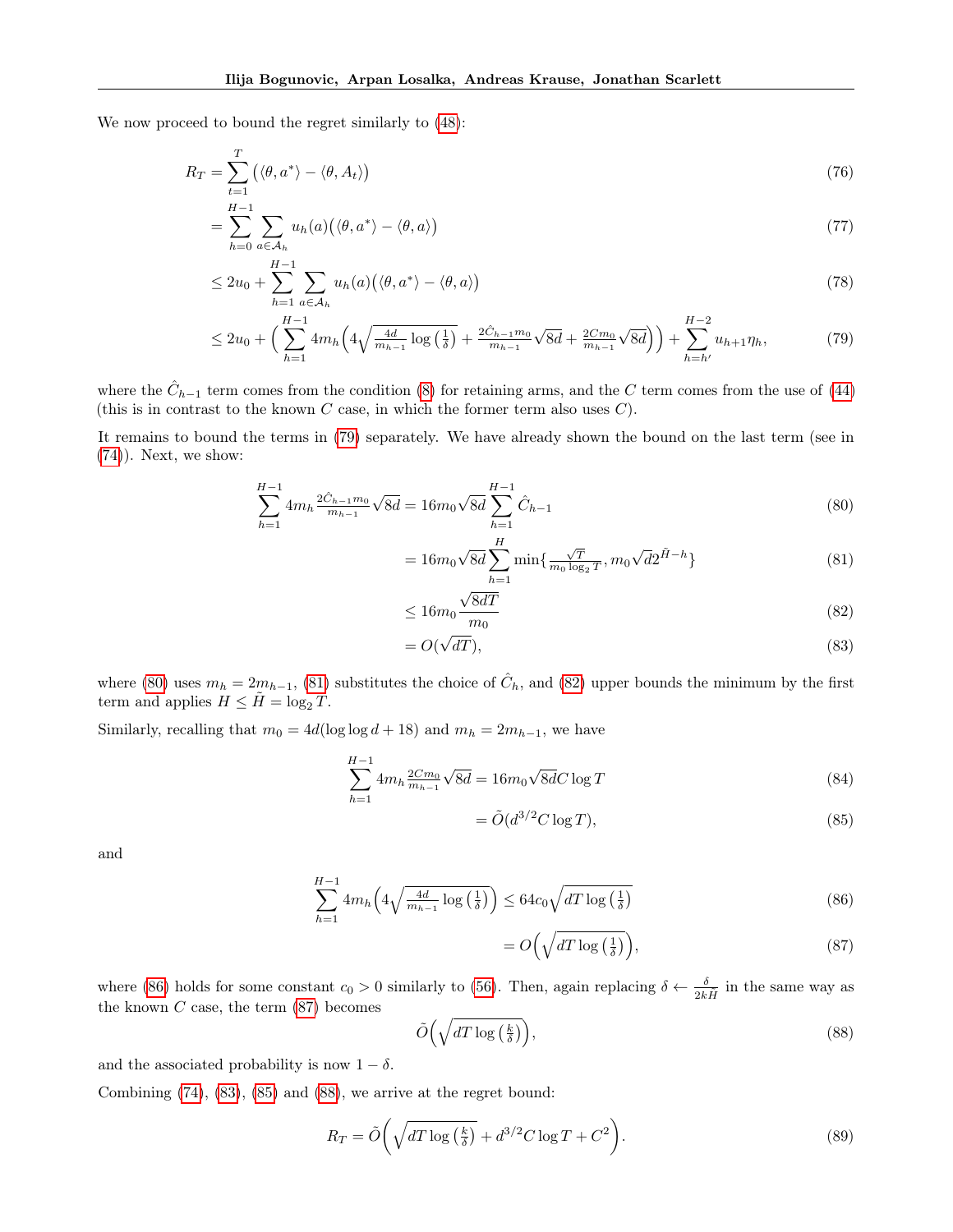<span id="page-17-2"></span>Algorithm 2 Contextual Greedy

**Require:** Initialize  $\hat{\theta}_1$  arbitrarily

- 1: for  $t = 1, 2, ..., T$  do 2: Receive a set of contexts  $\{a_{1,t}, \ldots, a_{k,t}\}$
- 3: Choose arm  $I_t = \arg \max_{i \in \{1, ..., K\}} \langle \hat{\theta}_t, a_{i,t} \rangle$
- 4: Observe:  $Y_t = \langle \theta, a_{I_t,t} \rangle + \epsilon_t + c_t(a_{I_t,t})$
- 5: Update  $\hat{\theta}_{t+1} \in \arg \min_{\theta} \sum_{\tau=1}^{t} (\langle \theta', a_{I_{\tau}, \tau} \rangle Y_{\tau})$

```
\triangleright break ties arbitrarily
```
<span id="page-17-4"></span><span id="page-17-3"></span> $\Box$ 

```
6: end for
```
## <span id="page-17-1"></span>B Proofs for Section [3](#page-4-2) (Contextual Greedy Algorithm)

For reference, a complete description of the greedy algorithm is given in Algorithm [2.](#page-17-2)

Before proving Theorem [5,](#page-5-0) we introduce some useful auxiliary results. Our proof builds heavily on that of [\[14\]](#page-8-9), whose setup matches ours but does not consider adversarial attacks (i.e., their setup corresponds to the case that  $C = 0$ ).

**Lemma 5** (Lemma 3.1 [\[14\]](#page-8-9)). If  $||a_{i,t}||_2 \leq 1$  for all i, t, then for any  $t_0 < T$ , we have

<span id="page-17-5"></span>
$$
R_T \le 2t_0 + 2\sum_{t=t_0}^T \|\theta - \hat{\theta}_t\|_2.
$$
\n(90)

Proof. We reproduce the proof for the sake of demonstrating the use of the greedy rule in [\(15\)](#page-5-2). Recall that the least-squares estimator  $\theta_t$  is computed by using the previously observed attacked rewards. We can bound the regret incurred in the first  $t_0$  rounds by the maximum regret value 2. Then, we consider the regret  $r_t$  incurred at time t; denoting  $i_t^* = \arg \max_{i \in \{1, ..., K\}} \langle \theta, a_{i,t} \rangle$ , we have

$$
r_t = \langle \theta, a_{i_t^*,t} \rangle - \langle \theta, a_{I_t,t} \rangle \tag{91}
$$

$$
= (\langle \theta, a_{i_t^*,t} \rangle - \langle \hat{\theta}_t, a_{i_t^*,t} \rangle) - (\langle \theta, a_{I_t,t} \rangle - \langle \hat{\theta}_t, a_{I_t,t} \rangle) + (\langle \hat{\theta}_t, a_{i_t^*,t} \rangle - \langle \hat{\theta}_t, a_{I_t,t} \rangle)
$$
(92)

$$
\leq \left( \langle \theta, a_{i_t, t} \rangle - \langle \hat{\theta}_t, a_{i_t, t} \rangle \right) - \left( \langle \theta, a_{I_t, t} \rangle - \langle \hat{\theta}_t, a_{I_t, t} \rangle \right) \tag{93}
$$

$$
\leq \left| \langle \theta, a_{i_t^*,t} \rangle - \langle \hat{\theta}_t, a_{i_t^*,t} \rangle \right| + \left| \langle \theta, a_{I_t,t} \rangle - \langle \hat{\theta}_t, a_{I_t,t} \rangle \right| \tag{94}
$$

$$
\leq \|\theta - \hat{\theta}_t\|_2 \|a_{i_t^*,t}\|_2 + \|\theta - \hat{\theta}_t\|_2 \|a_{I_t,t}\|_2
$$
\n(95)

$$
\leq 2\|\theta - \hat{\theta}_t\|_2,\tag{96}
$$

where [\(93\)](#page-17-3) follows since  $I_t$  is selected greedily, and hence  $\langle \hat{\theta}_t, a_{i_t,t} \rangle - \langle \hat{\theta}_t, a_{I_t,t} \rangle \leq 0$ .

<span id="page-17-0"></span>**Lemma 6.** For each round t, let  $\Gamma_t = \sum_{\tau \leq t} a_{I_{\tau}} a_{I_{\tau}}^T$ , and suppose that all contexts satisfy  $||a_{i,t}||_2 \leq 1$ , the reward noise is 1-sub-Gaussian, and the attack budget is  $C \geq 0$ . If  $\lambda_{\min}(\Gamma_t) > 0$ , then with probability at least  $1 - \delta$ , it holds that

$$
\|\theta - \hat{\theta}_t\|_2 \le \frac{\sqrt{2dt \log(t d/\delta)}}{\lambda_{\min}(\Gamma_t)} + \frac{C}{\lambda_{\min}(\Gamma_t)}.
$$
\n(97)

*Proof.* Since  $\lambda_{\min}(\Gamma_t) > 0$ , the matrix  $\Gamma_t$  is invertible, and we can use the standard closed-form least squares solution expression:  $\hat{\theta}_t = \Gamma_t^{-1} \sum_{\tau \leq t} a_{I_\tau, \tau} Y_\tau$ . Decomposing  $Y_\tau$  into the sum of the reward, noise, and adversarial corruption (similarly to  $(23)$ ), we obtain

$$
\hat{\theta}_t = \theta + \Gamma_t^{-1} \sum_{\tau \le t} a_{I_\tau, \tau} \epsilon_\tau + \Gamma_t^{-1} \sum_{\tau \le t} a_{I_\tau, \tau} c_\tau (a_{I_\tau, \tau}), \tag{98}
$$

which implies that

$$
\|\hat{\theta}_t - \theta\|_2 \le \left\|\Gamma_t^{-1} \sum_{\tau \le t} a_{I_\tau, \tau} \epsilon_\tau\right\|_2 + \left\|\Gamma_t^{-1} \sum_{\tau \le t} a_{I_\tau, \tau} c_\tau (a_{I_\tau, \tau})\right\|_2
$$
\n(99)

$$
\leq \frac{1}{\lambda_{\min}(\Gamma_t)} \Big( \big\| \sum_{\tau \leq t} a_{I_\tau, \tau} \epsilon_\tau \big\|_2 + \big\| \sum_{\tau \leq t} a_{I_\tau, \tau} c_\tau (a_{I_\tau, \tau}) \big\|_2 \Big). \tag{100}
$$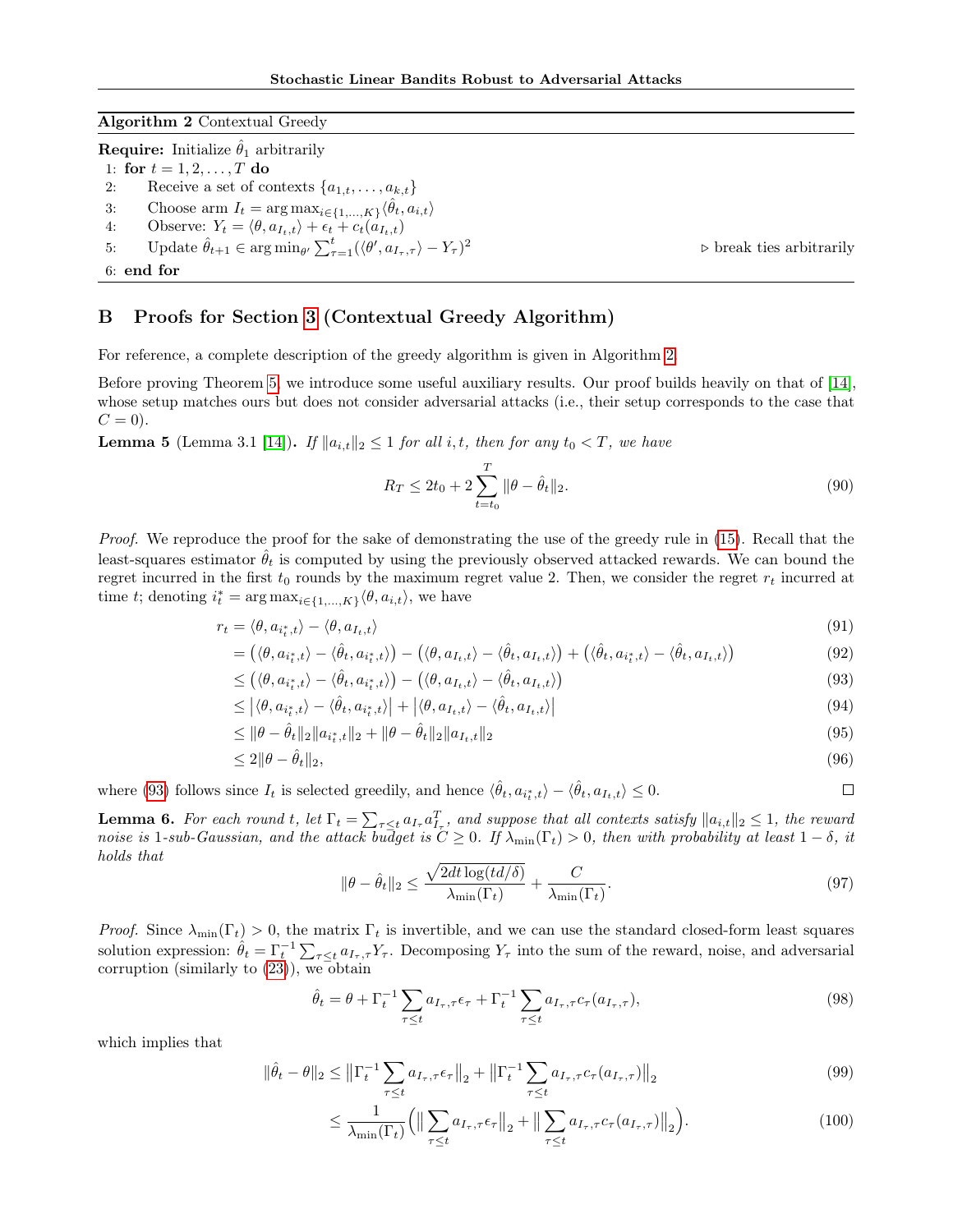With probability at least  $1 - \delta$ , the first term is bounded as [\[14,](#page-8-9) Lemma A.1]

<span id="page-18-1"></span>
$$
\left\| \sum_{\tau \le t} a_{I_{\tau}, \tau} \epsilon_{\tau} \right\|_{2} \le \sqrt{2dt \log(t d/\delta)}.
$$
\n(101)

For the second term in [\(100\)](#page-17-4), we note the following:

$$
\left\| \sum_{\tau \leq t} a_{I_{\tau}, \tau} c_{\tau}(a_{I_{\tau}, \tau}) \right\|_{2} \leq \sum_{\tau \leq t} \left\| a_{I_{\tau}, \tau} c_{\tau}(a_{I_{\tau}, \tau}) \right\|_{2} \tag{102}
$$

$$
\leq \sum_{\tau \leq t} |c_{\tau}(a_{I_{\tau},\tau})| \cdot ||a_{I_{\tau},\tau}||_2 \tag{103}
$$

$$
\leq \sum_{\tau \leq t} |c_{\tau}(a_{I_{\tau},\tau})| \tag{104}
$$

$$
\leq C.\tag{105}
$$

Combining [\(100\)](#page-17-4) with [\(101\)](#page-18-1) and [\(105\)](#page-18-2) completes the proof.

We are now ready to prove Theorem [5.](#page-5-0)

Proof of Theorem [5.](#page-5-0) We follow the steps of the proof of [\[14,](#page-8-9) Thm. 3.1]. We start by proving the following counterpart of [\[14,](#page-8-9) Corollary 3.1]: Letting  $t_0 = \max\left\{4 + 2\sqrt{\frac{1}{2}\log\left(\frac{k}{\delta}\right)}, 32\log\left(\frac{4T}{\delta}\right), \frac{80\log(2dT/\delta)}{\lambda_0}\right\}$  $\left\{\frac{(2dT/\delta)}{\lambda_0}\right\}$ , for every  $t \geq t_0$ , it holds with probability at least  $1 - \delta$  that

<span id="page-18-3"></span>
$$
\|\theta - \hat{\theta}_t\|_2 \le \frac{32\sqrt{d\log(2Td/\delta)}}{\lambda_0\sqrt{t}} + \frac{16C}{\lambda_0 t}.\tag{106}
$$

To prove this, we use Lemma [6](#page-17-0) with  $\frac{\delta}{2}$  in place of  $\delta$ ; [\(106\)](#page-18-3) will then follow once we show that

$$
\lambda_{\min}(\Gamma_t) \ge \frac{t\lambda_0}{16}.\tag{107}
$$

This result is shown in [\[14,](#page-8-9) Lemma B.1] (making use of the assumption  $t \geq t_0$ ), and only requires that the random context perturbations are  $(r, \lambda_0)$ -diverse. Thus, it continues to hold in the corrupted setting with  $C > 0$ .

Combining [\(90\)](#page-17-5) and [\(106\)](#page-18-3), we have with probability at least  $1 - \delta$  that

$$
R_T \le 2t_0 + 2\sum_{t=t_0}^T \left(\frac{32\sqrt{d\log\frac{2Td}{\delta}}}{\lambda_0\sqrt{t}} + \frac{16C}{\lambda_0 t}\right) \tag{108}
$$

$$
\leq 2t_0 + \frac{128\sqrt{dT \log\left(\frac{2Td}{\delta}\right)}}{\lambda_0} + \frac{64C \log T}{\lambda_0},\tag{109}
$$

since  $\sum_{t=1}^{T} \frac{1}{\sqrt{t}}$  $\frac{1}{\overline{t}} \leq 2$  $\sqrt{T}$  and  $\sum_{t=1}^{T} \frac{1}{t} \leq 2 \log T$  (with the latter assuming  $T > 2$ ). Substituting the definition of  $t_0$ , it follows that with probability at least  $1 - \delta$ , we have

$$
R_T = O\left(\frac{1}{\lambda_0} \left(\sqrt{dT \log\left(\frac{Td}{\delta}\right)} + C \log T + \log\left(\frac{dT}{\delta}\right)\right) + \sqrt{\log\left(\frac{k}{\delta}\right)}\right).
$$
(110)

 $\Box$ 

<span id="page-18-2"></span> $\Box$ 

We now consider the special case of Gaussian perturbations, i.e., each  $\xi_{i,t}$  is drawn independently from  $\mathcal{N}(0, \eta^2 I)$ for some  $\eta > 0$ . We make use of the above results, as well as the ones from [\[14,](#page-8-9) Section 3.2], to show that Algorithm [2](#page-17-2) has sublinear regret under small perturbations. This is formally stated in the following corollary.

<span id="page-18-0"></span>**Corollary 1.** Assume the context perturbations  $\xi_{i,t}$  are drawn independently from  $\mathcal{N}(0, \eta^2 I)$  for all i, t, the reward noise is 1-sub-Gaussian, and the attack budget of the adversary is  $C \geq 0$ . Then for a fixed number of arms k and  $\eta \le O((\sqrt{d \log(T k d / \delta)})^{-1})$ , with probability at least  $1-\delta$ , the greedy algorithm (Algorithm [2\)](#page-17-2) has regret bounded by

$$
R_T = O\left(\frac{\sqrt{Td}}{\eta^2} \log\left(\frac{dT}{\delta}\right)^{3/2} + \frac{C(\log T)^2}{\eta^2}\right).
$$
\n(111)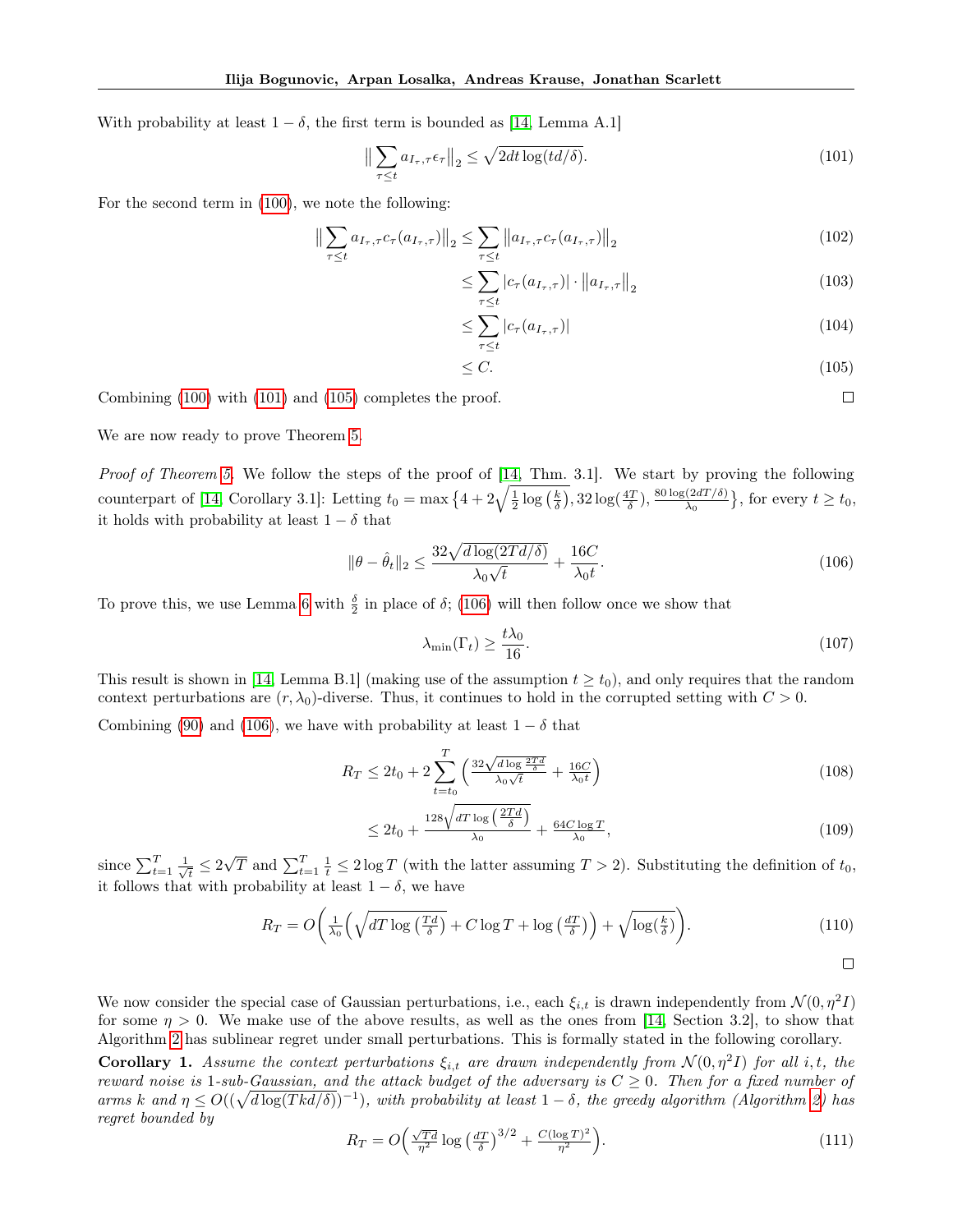*Proof.* The proof strategy is to invoke Theorem [5,](#page-5-0) and in particular, since  $k$  is assumed to be fixed, its variant stated in [\(18\)](#page-5-3).

In Theorem [5,](#page-5-0) it is assumed that  $||a_{i,t}||_2 \leq 1$ . However, the right-hand side of one here was only chosen for convenience, and (as noted in [\[14\]](#page-8-9)), the same result holds when  $||a_{i,t}||_2 \leq R'$  for any given  $R' \geq 1$  satisfying  $R' = O(1)$ . This change only affects the constants, in particular introducing an  $(R')^{3/2}$  term [\[14\]](#page-8-9); this still behaves as  $O(1)$  since we focus on the case that  $R' = O(1)$ .

To invoke such a variant of Theorem [5,](#page-5-0) we need to condition on an event that ensures  $||a_{i,t}||_2 \leq R'$  for some constant  $R' > 0$  for every i, t and the context perturbations need to be  $(r, 1/T)$ –bounded and  $(r, \lambda_0)$ –diverse for some  $\lambda_0 > 0$  and  $r \le R'$ . Next, we show these conditions hold for the case of Gaussian context perturbations.

Towards that end, we start by outlining some results from [\[14\]](#page-8-9). First [\[14,](#page-8-9) Lemma 3.5] states that when  $\hat{R} \geq \eta \sqrt{2 \log(2k dT/\delta)}$ , we have that:

<span id="page-19-2"></span>
$$
\mathbb{P}\big[|\xi_{i,t}[j]|\leq \hat{R}, \,\forall i \in \{1,\ldots,K\}, t \leq T, j \in \{1,\ldots,d\}\big] \geq 1 - \delta/2. \tag{112}
$$

In what follows, we set  $\hat{R} = 2\eta\sqrt{2\log(2kdT/\delta)}$ , and we condition on the event in [\(113\)](#page-19-1) holding true. Then, [\[14,](#page-8-9) Lemma 3.6] states that when  $\|\mu_{i,t}\|_2 \leq 1$ , we have

<span id="page-19-1"></span>
$$
||a_{i,t}||_2 \le 1 + \sqrt{d}\hat{R} := R' \quad \text{for all } i, t,
$$
\n
$$
(113)
$$

and the perturbations are  $(r, 1/T)$  – bounded for  $r \ge \eta \sqrt{2 \log T}$ .

The perturbation distribution conditioned on the event in [\(112\)](#page-19-2) holding true is a truncated Gaussian supported on  $[-\hat{R}, \hat{R}]$ , and satisfies  $(r, \lambda_0)$ -diversity when [\[14\]](#page-8-9)

<span id="page-19-3"></span>
$$
\lambda_0 = \Omega\left(\frac{\eta^4}{r^2}\right) = \Omega\left(\frac{\eta^2}{\log T}\right). \tag{114}
$$

Finally, from the definitions of R' in [\(113\)](#page-19-1) and  $\hat{R} = 2\eta \sqrt{2 \log(2k dT/\delta)}$ , we have

$$
R' = 1 + \sqrt{d}\hat{R} \le 2\max\{1, \sqrt{d}\hat{R}\} = 2\max\{1, 2\eta\sqrt{2d\log(dk/\delta)}\},\tag{115}
$$

and we see that to have  $R' = O(1)$ , it suffices to have  $\eta \leq O((\sqrt{d \log(T k d/\delta)})^{-1})$ .

Finally, we apply the above mentioned variant of Theorem [5](#page-5-0) with parameter  $R' = O(1)$ . By the union bound, the events in Theorem [5](#page-5-0) and event [\(113\)](#page-19-1) simultaneously hold with probability at least  $1 - \delta$ . By substituting the bound on  $\lambda_0$  from [\(114\)](#page-19-3) into [\(18\)](#page-5-3), we arrive at

$$
R_T = O\left(\frac{\sqrt{Td}}{\eta^2} \log\left(\frac{dT}{\delta}\right)^{3/2} + \frac{C(\log T)^2}{\eta^2}\right).
$$
\n(116)

 $\Box$ 

### <span id="page-19-0"></span>C Proofs of Lower Bounds

We prove Theorems [3](#page-4-3) and [4](#page-4-1) in Sections [C.3](#page-20-1) and [C.1](#page-19-4) respectively. In Sections [C.2](#page-20-2) and [C.4,](#page-20-3) we prove two  $\Omega(C)$ lower bounds using standard arguments, e.g., see [\[24\]](#page-8-2).

## <span id="page-19-4"></span>C.1 Lower Bound for  $d = k = 2$  (Unknown C)

Here we show that for  $d = 2$  dimensions and  $k = 2$  arms, for any algorithm that guarantees  $R_T \leq \bar{R}_T^{(0)}$  $T^{(0)}$  (say, with probability  $1-\delta$ ) for some uncorrupted regret bound  $\bar{R}_T^{(0)} \leq \frac{T}{16}$  when  $C=0$ , there exists an instance in which  $R_T = \Omega(T)$  (again with probability  $1 - \delta$ ) when the attack budget is  $C = 2\bar{R}_T^{(0)}$  $T^{(0)}$ . We show that this is true even with no noise, i.e.,  $\epsilon_t = 0$  for all t.

To prove this, consider an instance with feature vectors  $a_1 = \left[\frac{1}{2}, 0\right]^T$  and  $a_2 = \left[0, \frac{1}{4}\right]^T$ , and parameter vector  $\theta = \left[\frac{1}{2}, \frac{1}{2}\right]^T$ . In this case, pulling  $a_1$  incurs zero regret, and pulling  $a_2$  incurs regret  $\frac{1}{8}$ . Hence, by the assumption  $R_T \leq \bar{R}^{(0)}_T$  $T(T)$ , we see that  $a_2$  is pulled at most  $8\bar{R}_T^{(0)}$  $T^{(0)}$  times when  $C = 0$ .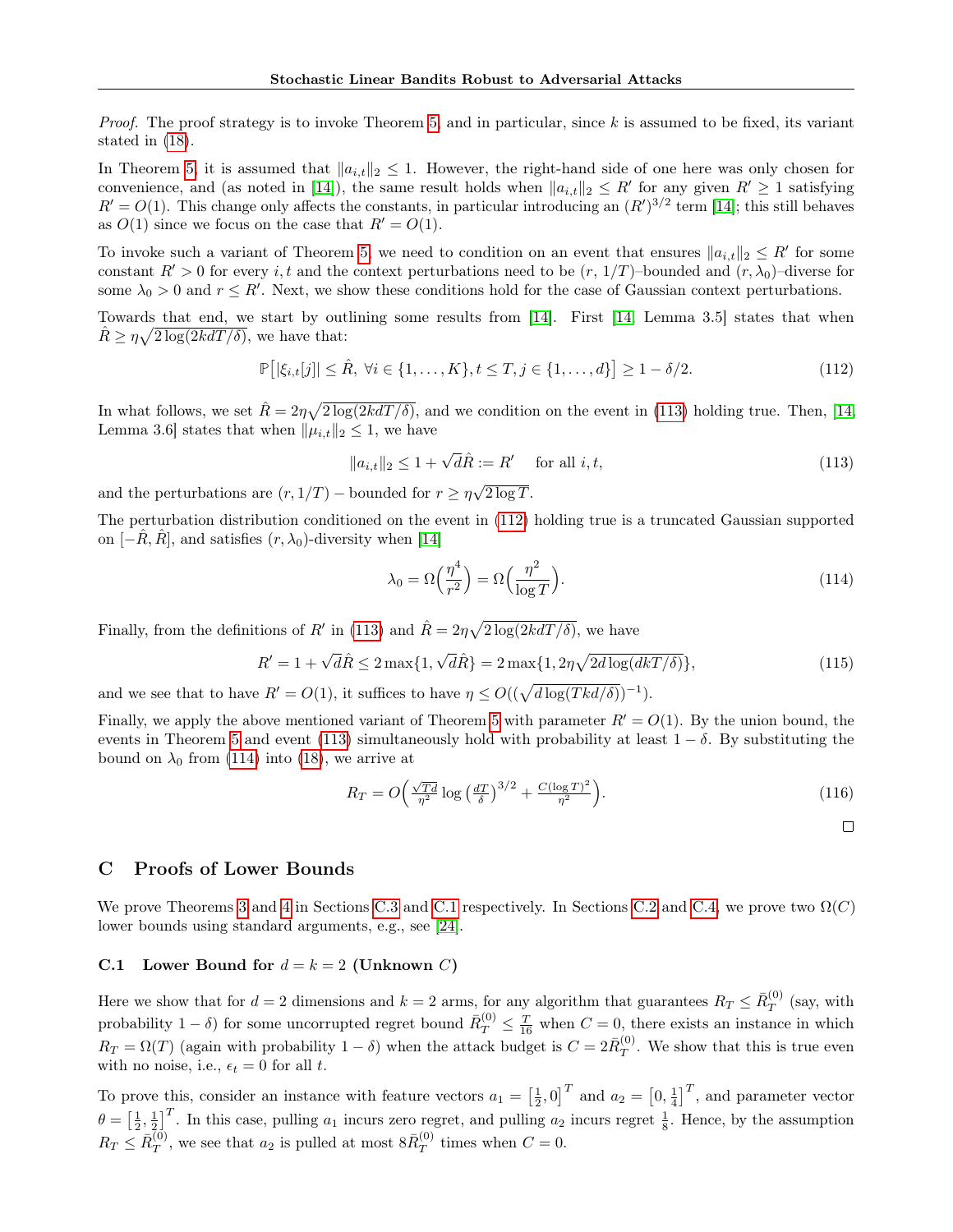Now consider a different instance, with feature vectors  $a_1 = \left[\frac{1}{2}, 0\right]^T$  and  $a_2 = \left[0, \frac{3}{4}\right]^T$ , and again  $\theta = \left[\frac{1}{2}, \frac{1}{2}\right]^T$ . In this case,  $a_2$  incurs zero regret, and  $a_1$  incurs regret  $\frac{1}{8}$ . Suppose that  $C = 2\bar{R}_T^{(0)}$  $T^{(0)}$ , and consider an adversary that pushes the reward of  $a_2$  from  $\frac{3}{8}$  down to  $\frac{1}{8}$  whenever it is pulled, at a cost of  $c_t(A_t) = \frac{1}{4}$ . Since  $C = 2\overline{R}_T^{(0)}$  $T^{\left(0\right)}$ , the adversary can afford to do this  $8\bar{R}_T^{(0)}$  $T^{(0)}$  times.

However, as long as the adversary is corrupting, the observed rewards are exactly the same as in the first instance above, in which we established that  $a_2$  is pulled at most  $8\bar{R}_T^{(0)}$  $T(T(T)$  times. Since we assume that  $\bar{R}_T^{(0)} \leq \frac{T}{16}$ , it follows that  $a_1$  is pulled at least  $T - 8\overline{R}_T^{(0)} \ge \frac{T}{2}$  times, leading to  $\Omega(T)$  regret.

#### <span id="page-20-2"></span>**C.2** Lower Bound for  $d = 1$  and  $k = 2$  (Known C)

In the case that C is known, we can obtain an  $\Omega(C)$  lower bound using a simple argument from [\[24,](#page-8-2) Sec. 5], which we reproduce here for completeness. Consider an instance with feature scalars  $a_1 = 1$  and  $a_2 = -1$ . Clearly, arm 1 is better when  $\theta = 1$ , but arm 2 is better when  $\theta = -1$ , and in both cases, the worse arm incurs regret 2. Consider the case that there is no random noise, and suppose that the adversary shifts every reward to zero until its budget is depleted, i.e., for  $|C|$  rounds. During these rounds, the learner must pull some arm at least  $|C|/2$ times, and for one of the two values of  $\theta \in \{-1,1\}$ , a cumulative regret of at least  $|C|$  is incurred. Since the two θ values are indistinguishable during these rounds, we conclude that  $Ω(C)$  regret is unavoidable.

#### <span id="page-20-1"></span>C.3 Lower Bound for  $d = k > 2$  (Known C)

Here we generalize the argument of the previous subsection to deduce a stronger lower bound with a joint dependence on d and C. We consider the case that  $d = k$ , with  $a_i$  being the i-th standard basis vector. Hence, for any  $\theta \in \mathbb{R}^d$ , we have  $\langle a_i, \theta \rangle = \theta_i$ . We again consider the noiseless setting.

Consider d different bandit instances, the *i*-th of which has  $\theta = a_i$ . Hence, in the *i*-th instance, arm *i* has reward 1, and the rest have reward zero. In addition, consider an adversary that pushes the reward of the i-th arm down to zero whenever it is pulled; this can again be done  $|C|$  times. Roughly speaking, the learner can do no better than pull each arm in succession, incurring  $\Omega(Cd)$  regret.

To make this more precise, note that in the  $i$ -th instance, the adversary only runs out of its budget after the  $i$ -th arm is pulled  $[C]$  times. However, after  $\lfloor \frac{|C|d}{2} \rfloor$  rounds, there must remain at least  $\frac{d}{2}$  arms that have not been pulled  $[C]$  times. When  $\theta = a_i$  for any i corresponding to one of these  $\frac{d}{2}$  arms, the regret incurred is  $\Omega(Cd)$ .

#### <span id="page-20-3"></span>C.4 Lower Bound for Diverse Contexts (Known C)

Finally, we argue that the approach of Section [C.2](#page-20-2) gives an  $\Omega(C)$  lower bound on  $R_T$  even under the assumption of diverse contexts. Recall that in [\(14\)](#page-5-4) we consider fixed center points  $\mu_1, \ldots, \mu_k$  and assume that these are perturbed by  $\xi \sim D$ . The following argument holds under any such setup satisfying the mild assumption that, in each round, a constant positive fraction (e.g., 0.01) of the arms have regret lower bounded by some positive constant (e.g., 0.01).

We again consider an adversary that pushes the reward to zero (while leaving the random reward noise unchanged) until the budget is exhausted. Hence, for the first  $|C|$  rounds, the learner learns nothing about  $\theta$ . The preceding assumption rules out pathological cases such as all arms being identical, and we conclude that constant regret is incurred per round (with constant probability), for  $\Omega(C)$  regret total.

## <span id="page-20-0"></span>D Attack Methods

Recall that we consider the model  $Y_t = \langle \theta, A_t \rangle + \epsilon_t + c_t(A_t)$ , where  $\epsilon_t$  is random noise and  $c_t(A_t)$  is the adversarial corruption. In our experiments, we consider four attacks, summarized as follows

Garcelon *et al.* attack. In an attack proposed in [\[10\]](#page-8-5), the attacker selects a *target arm*  $a_{\text{target}} \in A$  that it wants to trick the learner into thinking is optimal, and operates as follows: (i) If  $a_{\text{target}}$  is pulled, leave the reward unchanged; (ii) If any other arm is pulled, change the reward so that  $Y_t = \tilde{\epsilon}_t$ , with  $\tilde{\epsilon}_t$  being artificial random noise generated by the adversary.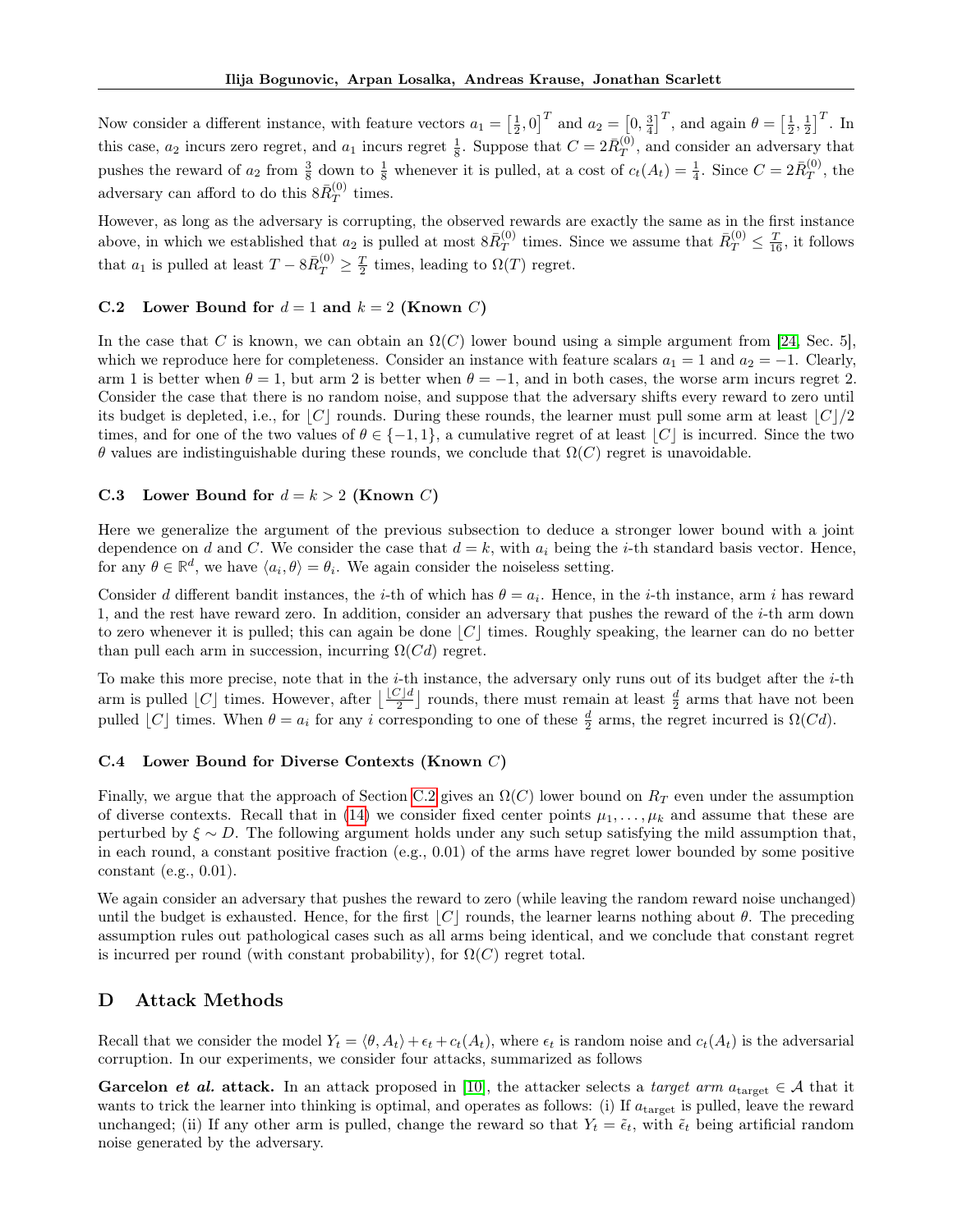Since our adversary is assumed to know  $\langle \theta, A_t \rangle$  and  $\epsilon_t$  individually, we can alter this attack to remove the need for artificial noise; instead, in case (ii) above, the adversary shifts  $\langle \theta, A_t \rangle$  down to zero, while leaving  $\epsilon_t$  unchanged. However, if  $a_{\text{target}}$  has a negative reward, then this attack will not make it appear optimal, so we also allow the adversary to shift down to a more generic value  $v_{\text{target}}$ . In our experiments, we set  $v_{\text{target}} = -1$ , which is the smallest possible reward.

Of course, the adversary will eventually run out of budget eventually, at which point the attack stops. The same applies to all of the alternative attacks below.

Oracle MAB attack. Since the adversary has full knowledge of the instance, we can consider the oracle attack proposed in [\[13\]](#page-8-6), in which for some target arm  $a_{\text{target}}$ , the following is performed: (i) If  $a_{\text{target}}$  is pulled, leave the reward unchanged; (ii) If any other arm a is pulled, shift the reward down by max $\{0, \langle \theta, a \rangle - \langle \theta, a_{\text{target}} + \epsilon_0 \rangle\}$  for some  $\epsilon_0 > 0$ . This means that every other arm looks  $\epsilon_0$ -suboptimal compared to  $a_{\text{target}}$ .

**Simple**  $\theta$ **-based attack.** In the contextual setting, fixing a target arm  $a_{\text{target}}$  by index (e.g., the first) may not be the most suitable choice, since the contexts are changing every round. In the setup of Section [3,](#page-4-2) we are primarily interested in the case that the perturbations are small, which mitigates this issue. Nevertheless, when the perturbation variance  $\eta$  becomes large enough, it is likely more effective for the attack to use a different strategy to choose  $a_{\text{target}}$ .

Thus, we propose an attack that tries to make the arm most aligned with some vector  $\theta_{\text{target}}$  to appear best. To do this, we simply the above variation of the Garcelon *et al.* attack, but instead of letting  $a_{\text{target}}$  correspond to a fixed arm index (e.g., the first arm), the attacker updates  $a_{\text{target}}$  every round, choosing  $a_{\text{target}} = \arg \max_{a \in \mathcal{A}_t} \langle \theta_{\text{target}}, a \rangle$ .

Flip- $\theta$  attack. This attack simply flips the reward from  $\langle \theta, a \rangle$  to  $\langle -\theta, a \rangle$ . This attack can be considered as highly aggressive, potentially using the budget quickly to the rewards appear to be the complete opposite of what they really are.

## <span id="page-21-0"></span>E Additional Experimental Details and Results

### E.1 Additional Details

Details of contextual experiment. The synthetic experimental setup of Section [4.2](#page-6-3) is detailed as follows. We generate  $k = 25$  "center points"  $\mu_1, \ldots, \mu_k$  (one per arm), each having entries drawn i.i.d. from the uniform distribution on  $\left[-\frac{1}{\sqrt{2}}\right]$  $\overline{\overline{d}}$ ,  $\frac{1}{\sqrt{ }}$  $\frac{d}{dt}$ . The contexts  $\{a_{i,t}\}_{i=1}^k$  at each time t are then created by letting  $a_{i,t} = \mu_i + \xi_{i,t}$ , where  $\xi_{i,t}$  are i.i.d.  $\mathcal{N}(0, \frac{\eta^2}{d})$  $\frac{q^2}{d}I_d$  for some variance  $\eta^2 > 0$ . We fix the true parameter vector as  $\theta = \left(\frac{1}{\sqrt{d}}\right)$  $\frac{1}{d},\ldots,\frac{1}{\sqrt{d}}$  $_{\overline{\overline{d}}}),$ and we assume that observations are subject to  $\mathcal{N}(0, \frac{\sigma^2}{d})$  $\frac{\sigma^2}{d}I_d$ ) noise with  $\sigma^2 = 0.05$ .

Details of MovieLens experiment. The MovieLens experimental setup of Section [4.2](#page-6-3) follows [\[5\]](#page-8-16), and is detailed as follows. The data for  $1682$  movies and  $943$  users takes the form of an incomplete matrix R of ratings, where  $R_{i,j}$  is the rating of movie i given by the user j. To impute the missing rating values, we apply non-negative matrix factorization with  $d = 15$  latent factors. This produces a feature vector for each movie  $M_i \in \mathbb{R}^d$  and user  $U_j \in \mathbb{R}^d$ . We use 10% of the user data for training, in which we fit a Gaussian distribution  $\mathcal{N}(U|\mu, \Sigma)$ . The reward for movie i is given by  $\langle M_i, U_j \rangle$  for some fixed j.

**Changes to the robust PE algorithm.** The parameters in Algorithm [1](#page-3-1) (e.g.,  $\hat{C}_h$  and  $m_0$ ) were chosen for convenience in the theoretical analysis that ignores constants, but we found that alternative choices are preferable in practice. Accordingly, we run the algorithm with the following modifications: (i)  $m_0 = d$ ; (ii)  $\hat{C}_h = \min\{$ √  $\overline{T}, 2^{\log_2 T - h}$ ; (iii) the right-hand side of [\(8\)](#page-3-3) is replaced by  $2\sqrt{\frac{4d}{m_h}\log\left(\frac{1}{\delta}\right)} + \frac{2\hat{C}_h}{m_h}$ √  $4d$ ; (iv) We fix  $\delta = 0.1$  and  $\nu = 0.05$ . Thus, the key changes are removing the  $m_0$  terms from  $\hat{C}_h$ , and removing the division by  $\nu$ in the elimination condition.

### E.2 Additional Results

Contextual setting: Budget vs. Regret. In Figure [4,](#page-22-1) we provide analogous plots to Figure [1](#page-6-0) (Left) for all three algorithms (Greedy, LinUCB, and Thompson sampling) and two choices of  $\eta$  (0.2 and 0.5). In all cases, we see a similar linear trend to that of Figure [4.](#page-22-1)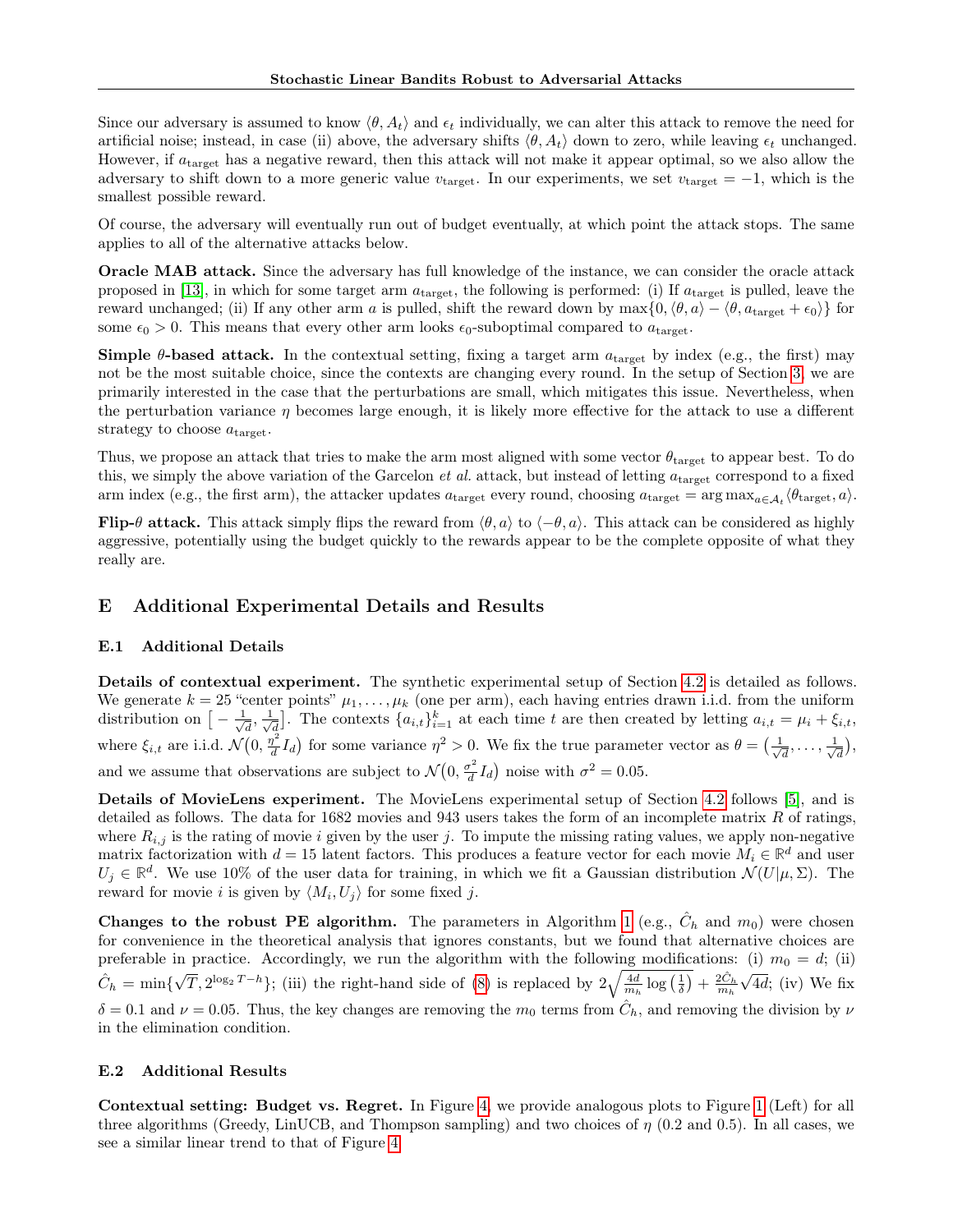<span id="page-22-1"></span>

Figure 4: Contextual synthetic experiments: Regret as a function of C with Greedy (Left), LinUCB (Middle), and Thompson Sampling (Right), under the perturbation levels  $\eta = 0.2$  (Top) and  $\eta = 0.5$  (Bottom).

Non-contextual setting with 40 trials and unknown  $C$ . In Figure [5,](#page-23-0) we provide analogous plots to Figure [3,](#page-7-0) but with 40 trials instead of 10, and showing the worst 4 out of 40 curves instead of the worst 2 out of 10. We observe similar findings to those discussed in Section [4.3](#page-7-1)

**Non-contextual setting with known**  $C$ . In Figure [6,](#page-23-1) we provide analogous plots to Figure [3](#page-7-0) when Algorithm [1](#page-3-1) is used with known C, with the following modifications similar to the unknown C case: (i)  $m_0 = d$ ; (ii) the right-hand side of [\(8\)](#page-3-3) is replaced by  $2\sqrt{\frac{4d}{m_h}\log\left(\frac{1}{\delta}\right)} + \frac{C}{m_h}$ √ d; (iii) We fix  $\delta = 0.1$  and  $\nu = 0.05$ . The attack is chosen to start during the same epoch as the unknown C case. From the regret plots, we observe broadly similar behavior to the unknown  $C$  case, with the exception that the regret is considerably lower when there is no attack (i.e.,  $C = 0$ ). This is to be expected, since in the known C case, knowing that  $C = 0$  means that one can confidently eliminate arms much faster.

## <span id="page-22-0"></span>F Additional Related Works

Adversarial bandits. The most well-known adversarial multi-armed bandit problem is that in which the rewards are arbitrary, and the goal is to compete with the best fixed arm in hindsight [\[18,](#page-8-0) Ch. 11], with the EXP3 algorithm being a particularly widely-adopted solution. As discussed in [\[24\]](#page-8-2), in corrupted stochastic bandit problems, one still seeks to exploit the underlying stochastic structure, but in a more robust manner. Accordingly, very different solutions are adopted.

A prominent adversarial setting specific to linear bandits is that handled by the EXP2 algorithm [\[6\]](#page-8-17). However, this setting concerns *adversarial contexts* and non-corrupted rewards, whereas we considercorrupted rewards; as a result, the two settings and their bounds do not appear to be comparable.

Best of both worlds. The stochastic setting often leads to significantly smaller regret bounds, but at the expense of potentially restrictive modeling assumptions. Algorithms attaining the best of both worlds (stochastic and adversarial) [\[7,](#page-8-18) [27,](#page-9-4) [2\]](#page-8-19) are also related to the corruption-tolerant setting, but consider an unbounded adversary (and a different regret notion) in the adversarial case. Hence, a key distinction is that the adversary's budget is "all-or-nothing" rather than being smoothly parametrized by C. See [\[24\]](#page-8-2) for further discussion.

Model mismatch and misspecification. A distinct but related direction in the linear bandit literature has been to address robustness to model mismatch and misspecification [\[11,](#page-8-20) [17\]](#page-8-21) (see also [\[18,](#page-8-0) Sec. 24.4] and [\[31\]](#page-9-5)). In [\[11\]](#page-8-20), the deviations for each arm are fixed and the same every round, whereas in [\[17\]](#page-8-21) the deviations may depend on a context vector but not on the learner's action. Hence, both can be viewed as considering a significantly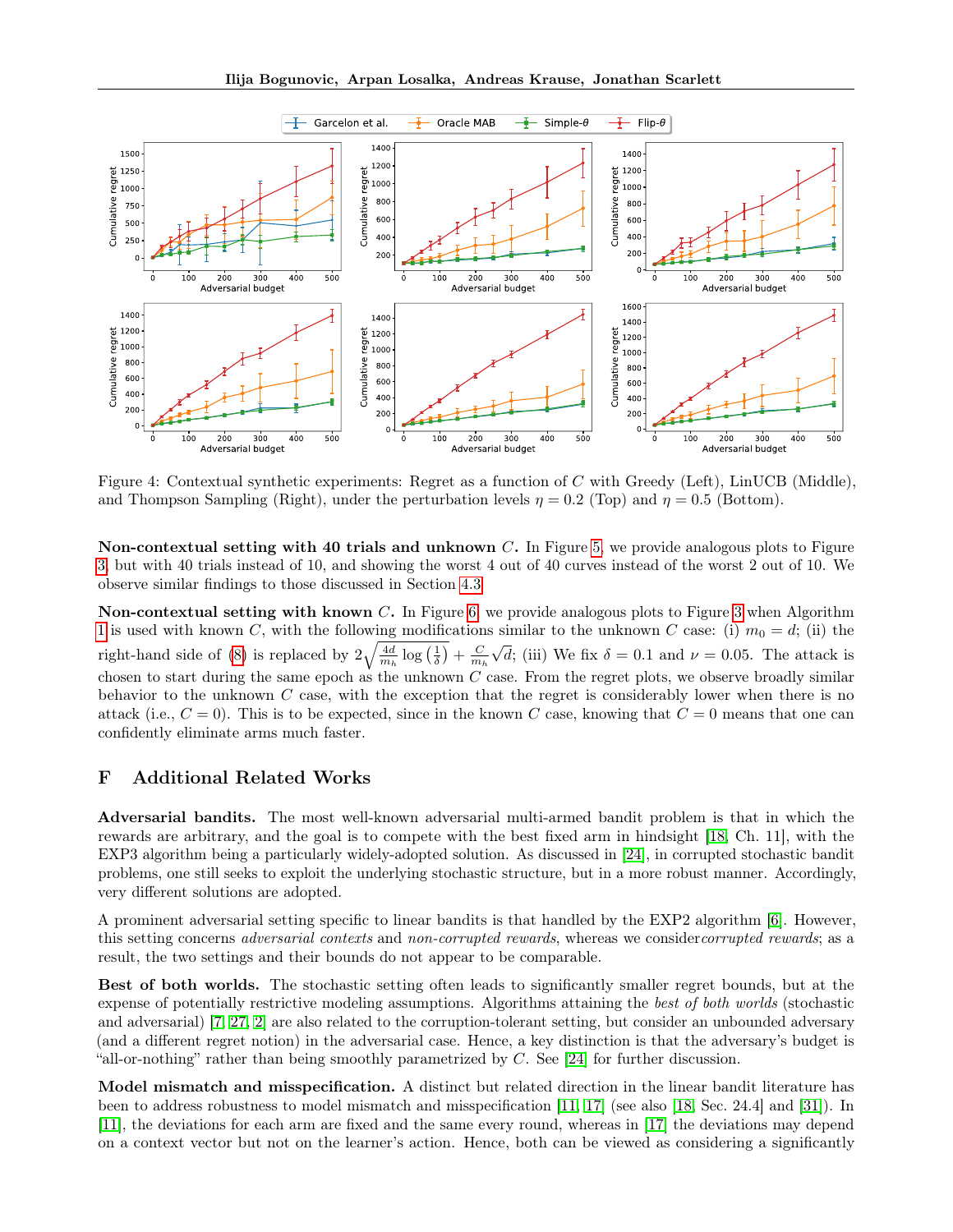<span id="page-23-0"></span>

Figure 5: Non-contextual synthetic experiment with 40 trials: (Top-Left) Average regret as a function of time; (Remaining) Worst 4 runs among 40.

<span id="page-23-1"></span>

Figure 6: Non-contextual synthetic experiment with 10 trials and known C: (Left) Average regret as a function of time; (Middle) Worst run among 10; (Right) Second-worst run among 10.

weaker adversary than the present paper. On the other hand, this can lead to stronger regret guarantees, such as paying essentially no penalty under broad misspecification scenarios [\[17\]](#page-8-21).

Perhaps closer to our setup, [\[9,](#page-8-22) [25\]](#page-9-6) consider a misspecified setting in which the rewards are subject to adversarial corruptions, and the corruption in each round is bounded by some value  $\epsilon$ . Their results lead to a corruptioncorruptions, and the corruption in each round is bounded by some value  $\epsilon$ . Their results lead to a corruption-<br>dependent term that behaves as  $O(T\epsilon\sqrt{d})$  or  $O(T\epsilon\sqrt{K})$ , and are closely related to our setup with  $C = T\epsilon$ However, a key difference is that the algorithms used in these works rely on randomized action selection strategies, and it is assumed that the adversary only knows the *distribution* of the next action (along with all past actions). In contrast, we consider a stronger adversary (also considered in certain existing bandit attacks) that can observe the exact action chosen before making its corruption decision. As a result, randomization is not beneficial in our setting, so our proposed action selection strategies are deterministic. This distinction is also the reason that we incur a stronger  $O(C^2)$  dependence when C is unknown.

Fractional corruption model. In [\[15\]](#page-8-23), a different corruption model was considered, both in the case of independent arms and linear rewards. The constraint on the adversary therein is that at any time t, at most  $nt$ fraction of the observed rewards have been corrupted by the adversary. This is distinct from (and complementary to) the setting that we consider, in which the adversary can choose where to concentrate its budget. The algorithms and bounds of [\[15\]](#page-8-23) are not applicable in our setting.

On the other hand, our algorithms and their regret bounds can be applied to the above-mentioned fractional